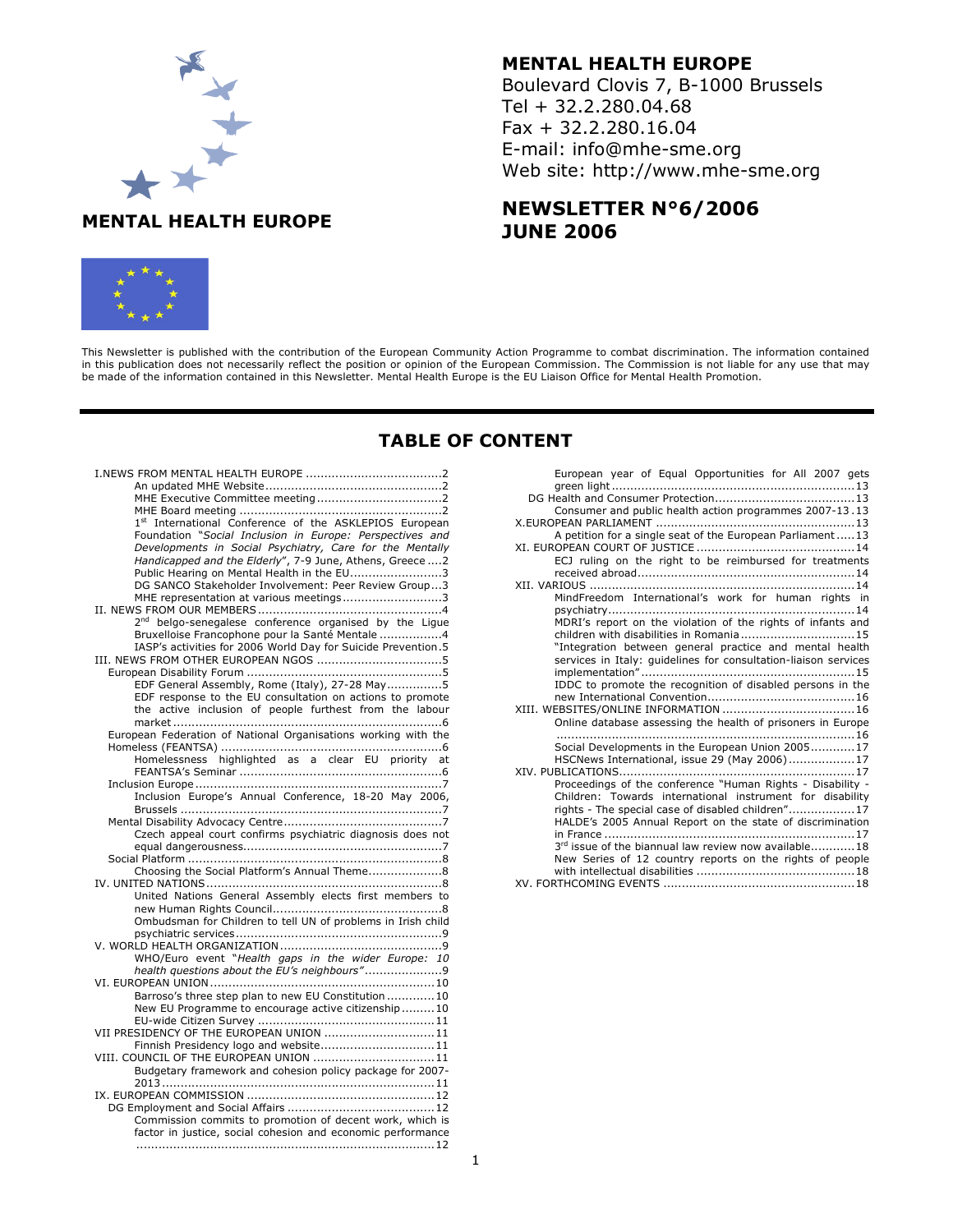## I.NEWS FROM MENTAL HEALTH EUROPE

## An updated MHE Website

We are pleased to announce that the MHE website has been recently updated. Additional documents have been posted and are at present available both in the English and French versions:

- in the "Green Paper" section, you will find in the sub-section "MHE Contribution to the Green Paper" both the MHE's Response to the European Commission's Green Paper on Mental Health and the contributions to the consultation on the Green Paper that MHE received from its member organisations;
- in the "Publications" section, you will find a new sub-section called "MHE Positions Papers" collecting MHE's positions papers on various issues, such as MHE Reaction to the MDRI report about mistreatment of children in Romanian psychiatric institutions.

To directly access the MHE website: http://www.mhe-sme.org

## MHE Executive Committee meeting

The first meeting of MHE's new Executive Committee will take place in Brussels on 15 July 2006.

Discussion points will include the priorities for MHE for the forthcoming years and the preparation of MHE's conference in 2007 and 2008.

For more information: the MHE Secretariat, Tel +32 2 280 04 68, E-mail info@mhe-sme.org

## MHE Board meeting

MHE's next Board meeting will be held in Florence on 6-7 November 2006.

For more information: the MHE Secretariat, Tel +32 2 280 04 68, E-mail info@mhe-sme.org

1<sup>st</sup> International Conference of the ASKLEPIOS European Foundation "Social Inclusion in Europe: Perspectives and Developments in Social Psychiatry, Care for the Mentally Handicapped and the Elderly", 7-9 June, Athens, Greece

This European conference was organised by the ASKLEPIOS Foundation on the occasion of the 25<sup>th</sup> anniversary of our Greek member: the Hellenic Society of Social Psychiatry and Mental Health. Josée Van Remoortel, MHE Senior Policy Advisor, and Sogol Noorani, MHE Project Coordinator, were invited and attended the conference.

In the opening ceremony many speakers congratulated the Society of Social Psychiatry on the occasion of its 25<sup>th</sup> anniversary. The conference started with Josée Van Remoortel's presentation on EU Instruments for the Promotion of Social Inclusion of People with Mental Health Problems, followed by a presentation by the Greek Ombudsman Aim. Panagou. Then, some examples of interventions in the frame of the de-institutionalisation programmes in Greece were given.

In the following sessions and workshops (around 40!) presentations gave an overview of European good practices in the area of social inclusion- the topics ranged from the Mobile Psychiatric Units for remote areas and islands in Greece, to a de-institutionalisation project in Romania and the participation and integration of people with mental health problems in an urban environment in the Netherlands.

The last day of the conference was of very high quality, bringing more examples of effective good practices in mental health such as "The power of employment" (D. Robison and A. Cox) and "A Vision for the Delivery of High Quality Person-Centred Mental Health Services" (J. Forster Adams) – 2 UK examples of how work works! Very challenging was also the presentation of J.W. Duyvendak (Netherlands) on "Feeling at home in a "normal" neighbourhood". Investigations were done into the policy and practice of community care and into what is the meaning of feeling at home.

Finally, Sogol Noorani gave a very valued presentation on the EU Project "Good Practices for Combating Social Exclusion of People with Mental Health Problems".

The whole conference had a southern touch – warm, welcoming, nice lunches served by a sheltered catering project – and a good location. A small drawback was created by too many speakers sometimes leading to chaotic sessions. Chaos being a Greek word we could even enjoyed this.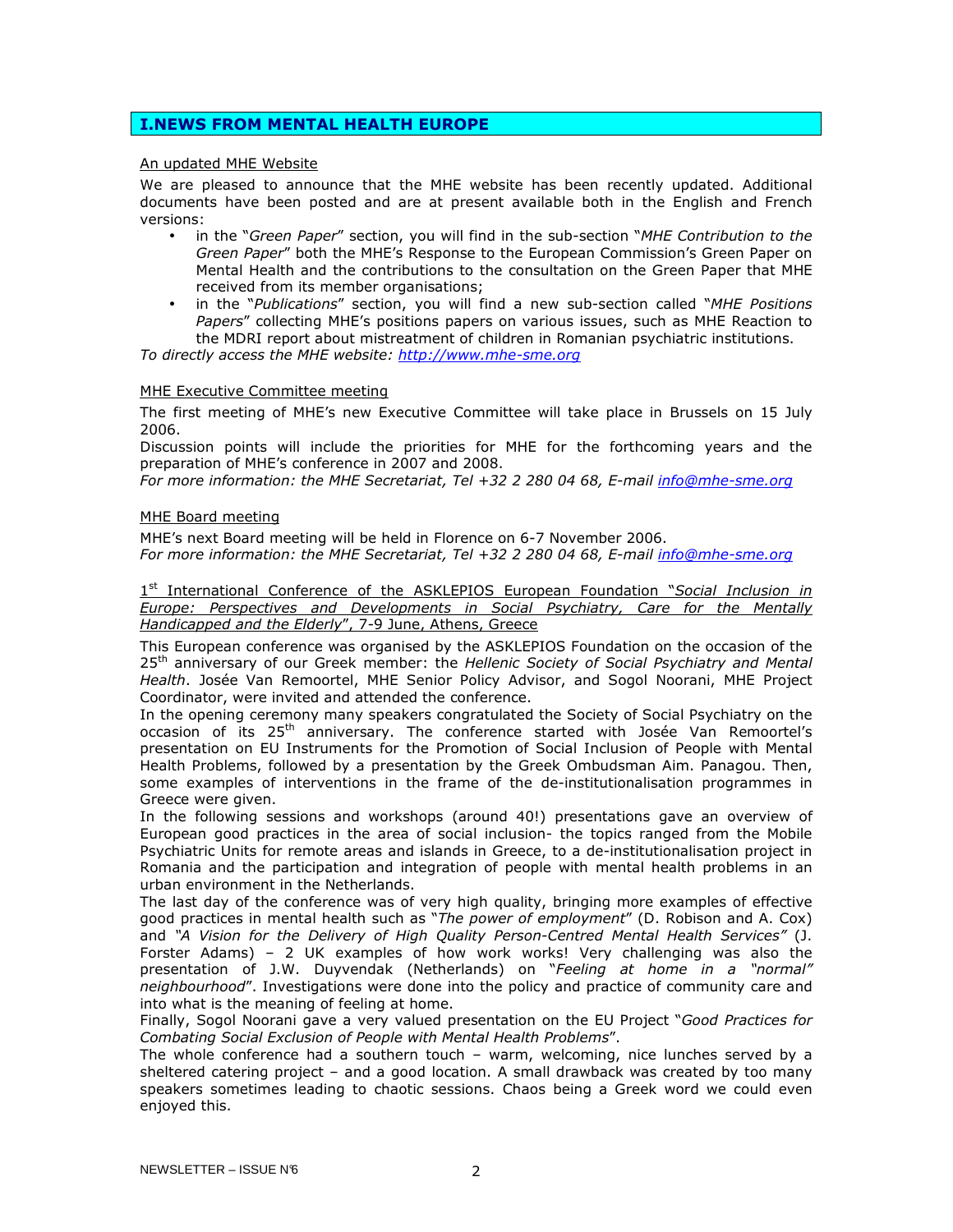For more information: contact person, Josée Van Remoortel, E-mail info@mhe-sme.org, Tel +32 2 280 0468 Thanks to Josée Van Remoortel for this contribution.

## Public Hearing on Mental Health in the EU

On 8 june 2006 an EPP-ED (Group of the European People's Party/Christian Democrats and European Democrats) Public Hearing on the Commission Green Paper on Mental Health took place at the European Parliament in Brussels.

The event was opened and chaired by John Bowis , Member of the European Parliament (MEP), who is the rapporteur for the European Parliament's response to the Green Paper on mental health.

Robert Madelin, Director-General of DG Health at the European Commission, gave an introduction to the Green Paper on behalf of the Commission. Antonios Trakatellis, MEP, chaired the session addressing the issue of current trends in mental health policy and practice, and Avril Doyle, MEP, chaired the session entitled "From Green Paper to Action". Žilvinas Padaiga, the Lithuanian Minister for Health, closed the event.

The Parliament is expected to adopt its response to the Commission Green Paper. The Commission is planning to produce a synthesis of all the responses to the consultation on the Green Paper by the end of 2006. This document is likely to form the basis for a White Paper, expected in the first quarter of 2007.

Mary Van Dievel, Director, Elisabeth Muschik, Board Member, and Mari Fresu, Project Coordinator, attended the event on behalf of MHE.

The presentations of speakers can be downloaded from John Bowis' website at: www.johnbowis.com/health\_mentalhealth.htm

For more information, please contact Mari fresu at mari.fresu@mhe-sme.org

## DG SANCO Stakeholder Involvement: Peer Review Group

DG SANCO (Health and Consumer protection) is currently working on how to improve the stakeholder consultation and participation processes.

Key SANCO Stakeholders (both industry and non governmental organizations - NGOs), consultation experts and Member States have been involved in the process through a Peer Review Group. This group will assist DG SANCO in reviewing its experience as regards stakeholder consultation in identifying best practices and loopholes in the existing consultation system.

The first Peer Review Group's meeting took place on 13 June 2006 in Brussels. The aim of this meeting was to review the draft of the DG SANCO's Preliminary Findings Report, which was drawn up taking into account the input provided by the different Directorates of DG SANCO – in particular those officials in charge of SANCO stakeholder networks – as well as other DGs, Member States and stakeholder consultation experts.

The group will end its work in December 2006. At the end of this project, SANCO Stakeholder Consultation guidelines will be developed, with the overall goals of:

- Improving the quality of DG SANCO policy-making;
- Empowering stakeholders and improve the dialogue with them;
- Providing SANCO policy officers with the most up to date tools necessary to better engage with stakeholders;
- Addressing the differences in access to information and resources between industry and NGOs.

Mari Fresu, Project Coordinator, attended the first meeting on behalf of Mental Health Europe. For more information, please contact Mari Fresu at mari.fresu@mhe-sme.org

#### MHE representation at various meetings

On 1-3 June Elisabeth Muschik, MHE Board Member, took part in the Social Platform's networking visit to Sofia (Bulgaria). She met with Bulgarian mental health non governmental organisations (NGOs) and presented a contribution on networking.

On 7-9 June, Josée Van Remoortel, Senior Policy Advisor, and Sogol Noorani, Project Coordinator, participated in the Asklepios conference "Social Inclusion in Europe: Perspectives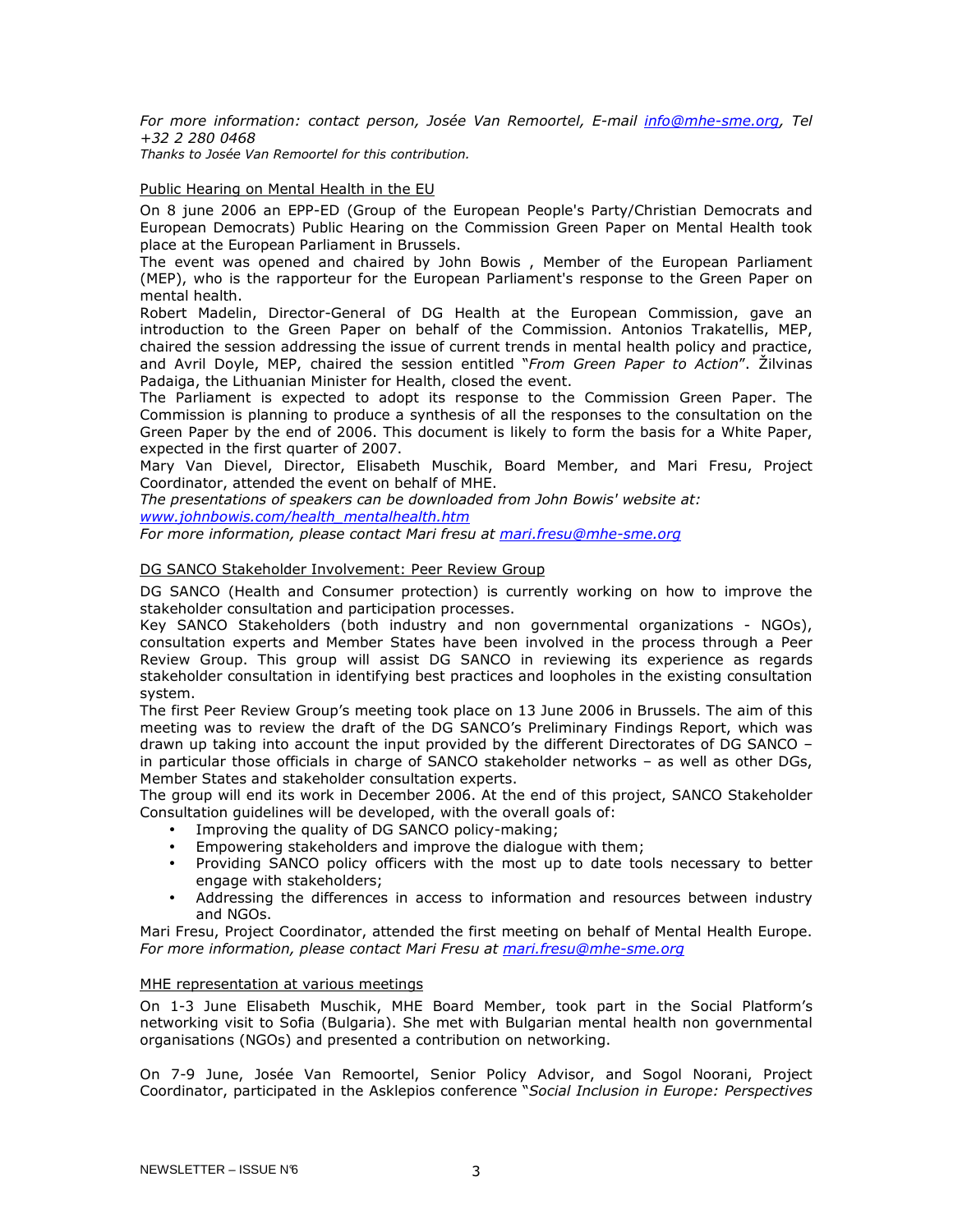and Developments in Social Psychiatry, Care for the Mentally Handicapped and the Elderly" in Athens (Greece). (see p. 2)

On 8 June, Mari Fresu, Project Coordinator, Elisabeth Muschik and Mary Van Dievel, Director, attended a European Parliament Hearing on the Green Paper on Mental Health, hosted by John Bowis MEP. (see p. 3)

On 9-11 June, Mari Fresu represented the MHEEN (Mental Health Economics European Network) in both the ENMESH (European Network for Mental Health Service Evaluation) preconference workshop on "Fighting stigma" and in the  $7<sup>th</sup>$  ENMESH International Conference in Lund (Sweden).

On 12-13 June, John Henderson, Senior Policy Advisor, took part in the management committee meeting for the European Coalition for Community Living.

On 13 June, Mari Fresu attended the  $1<sup>st</sup>$  meeting of the Peer Review Group on "Stakeholder Involvement", organised in Brussels (Belgium) by the European Commission's Directorate General Health and Consumer Protection. (see p. 3)

The same day Elisabeth Muschik participated in the Social Platform's Social Policy Working Group in Brussels.

On 19 June, Sogol Noorani went to the launch of Caritas Europa's 3<sup>rd</sup> Report on poverty in Europe, "Migration, a journey into poverty? A Caritas Europa Study on Poverty and exclusion of immigrants in Europe", which took place in Brussels.

On 20 June, Mari Fresu gave a presentation on MHE's activities at the  $12<sup>th</sup>$  EDF (European Disability Forum) Study Visit meeting with delegates of Disabled People's Organisations (DPOs) from the Western Balkans.

On 20 June, Mary Van Dievel met with Donatella Miccinesi and Pino Pini in Florence (Italy), to prepare the next partners meeting of the EU project on "Good Practices for combating social exclusion of people with mental health problems" and MHE's next Board meeting.

On 21 June, Sogol Noorani, Mari Fresu and Fanny Muller, Information Officer, had an interview in the MHE office with Ms Dace Beinare, Director of the Latvian Crisis Center Skalbes, to give her some information on MHE's activities and actions.

On 22 June, Mari Fresu and Colette Versporten, Treasurer and Board Member, participated in the World Health Organization – Europe's event on "Health gaps in the wider Europe: 10 health questions about the EU's neighbour" held in Brussels. (see p. 9-10)

On 27 June, Sogol Noorani represented MHE at the EDF Cocktail with delegates of DPOs from the Western Balkans, which was held in Brussels.

## II. NEWS FROM OUR MEMBERS

2<sup>nd</sup> belgo-senegalese conference organised by the Ligue Bruxelloise Francophone pour la Santé Mentale

This conference, which will be held in Dakar on 7-9 November 2006 on the theme "Désarrois et Constructions – Les intervenants face aux nouveaux contextes" ("Helplessness and Building – Players facing new backgrounds"), is organised by the Ligue Bruxelloise Francophone pour la Santé Mentale, the Moussa Diop Clinic of the National Hospital of Fann, the Association Sénégalaise de Thérapie Familiale Systémique, the Institute of Family and Human Systems Studies and the Mental Health Service of Brussels University, in collaboration with the Françoise Minkowska Centre and with the support of the French Community Commission of the Brussels-Capital Region.

The first belgo-senegalese meeting, in December 2004, showed how much clinical practices are facing growing and diverse changes.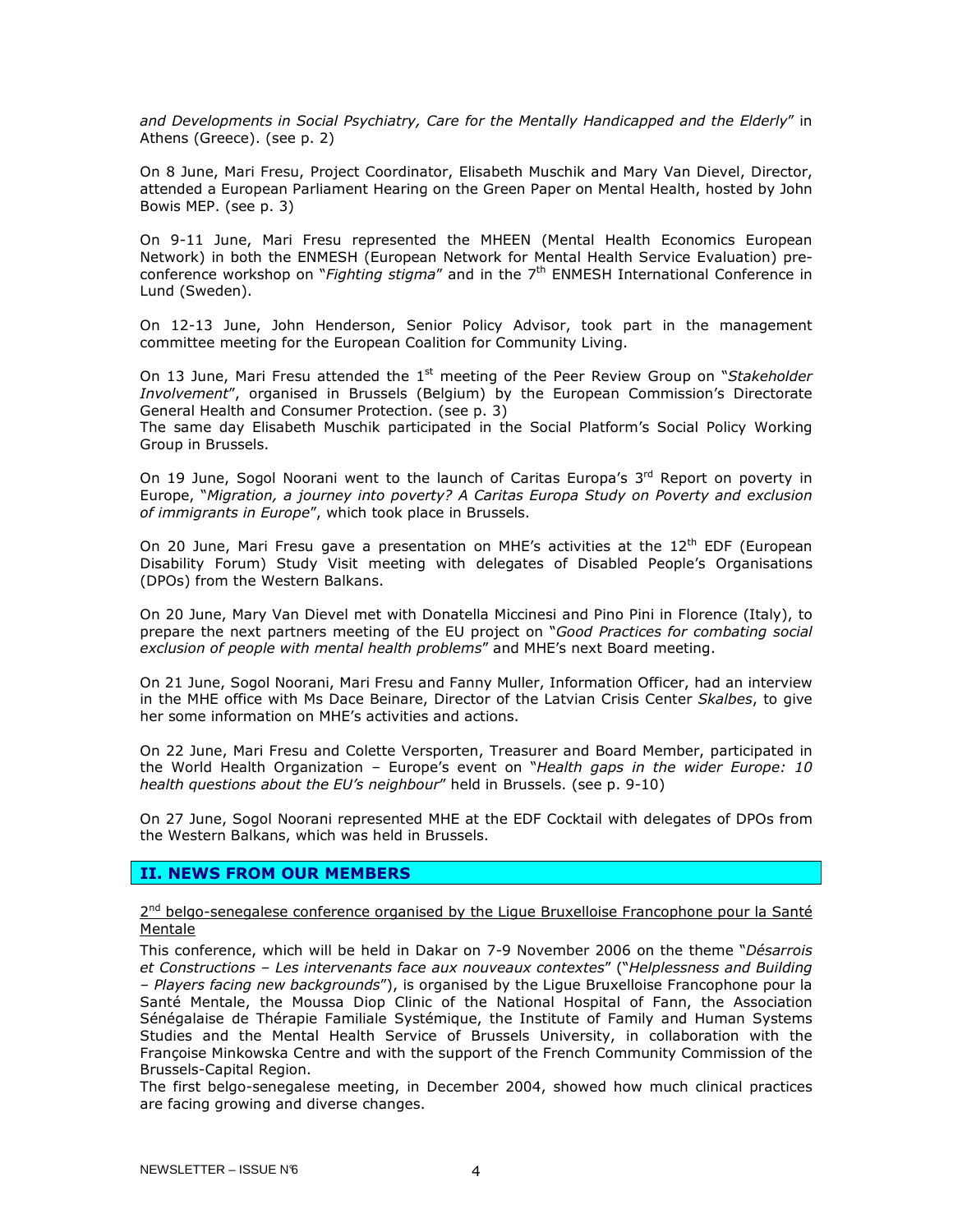In Africa as in Europe, ways of life are changing. Economic constraints, social contingencies and new emerging cultural references are giving rise to these changes, which are not similar on both continents. Whereas their scale is different, they have in common to act on the people's physical and mental health, especially on the most vulnerable.

The practitioner's helplessness goes hand in hand with the individuals' helplessness: what is the limit for intervention, shall we pretend to be unaware of the system's misfits, how shall we take care of those who are not asking for care, are there some needs which have priority in public health, what are the possibilities and limits of partnership work, where does the carer's responsibility stops…?

This second belgo-senegalese meeting will be an opportunity to discuss these phenomena's with sociologists and anthropologists. It will also be an occasion to highlight some innovative and inventive projects of care made up by practitioners who decided to take their responsibility for welcoming and taking care of people suffering from exclusion and segregation.

Five workshops will be organised on the themes: "Expression of pain and new frameworks of intervention", "Coercion and institutional incoherencies: impact on professionals and recipients", "New cultural references and changes of the social link", "Family and couple's alterations" and "Migrations and breakings".

For more information: the conference's secretariat, Tel +32.2.511.55.43, E-mail emessens@skynet.be

#### IASP's activities for 2006 World Day for Suicide Prevention

10 September 2006 is World Day for Suicide Prevention. Every year the International Association for Suicide Prevention (IASP), in association with the World Health Organization (WHO), take advantage of this event to raise awareness among communities on the importance of suicide as an avoidable early death cause.

The theme of this year is: "Knowledge brings new hopes", with an emphasis on the implementation of scientific knowledge in the field of suicide prevention and on programs and activities aiming at reducing suicidal behaviours and saving lives.

The general public, organisations, communities, searchers , practitioners, workers from the field, policy makers, volunteers, surviving relatives, and every person or organisation interested are invited to joint their efforts for this World Day for Suicide Prevention.

This event aims at developing knowledge regarding suicide and to improve suicide prevention programmes. This year the World Federation for Mental Health (WFMH) will collaborate with ISAP to promote suicide prevention activities.

For more information: the IASP website, www.iasp.info, or the WFMH website, www.wfmh.org Thanks to Pierre Belpaire for this contribution.

## Your activities and initiatives are important! They may also inspire others!

## III. NEWS FROM OTHER EUROPEAN NGOS

## European Disability Forum

EDF General Assembly, Rome (Italy), 27-28 May

There was a very large attendance at this 2007 General Assembly. All the European Union Member States (25), Norway, Iceland, the new accession countries, the Balkan states, and European non governmental organisations (NGOs) were invited!

More than 200 delegates were present and 7 languages were spoken.

After the adoption of the annual report and the election of a new Board Member (Pierre Mertens from the International Federation Spina Bifida), the first major discussion was about the new EU regulations on the Structural Funds: the Regional Development Fund, the European Social Fund, and the Cohesion Fund. The Structural Funds are the main EU funding instrument, with EUR 380 billions allocated for the period 2007-2013, and a critical funding tool for new EU Member States and accession countries regarding employment, infrastructures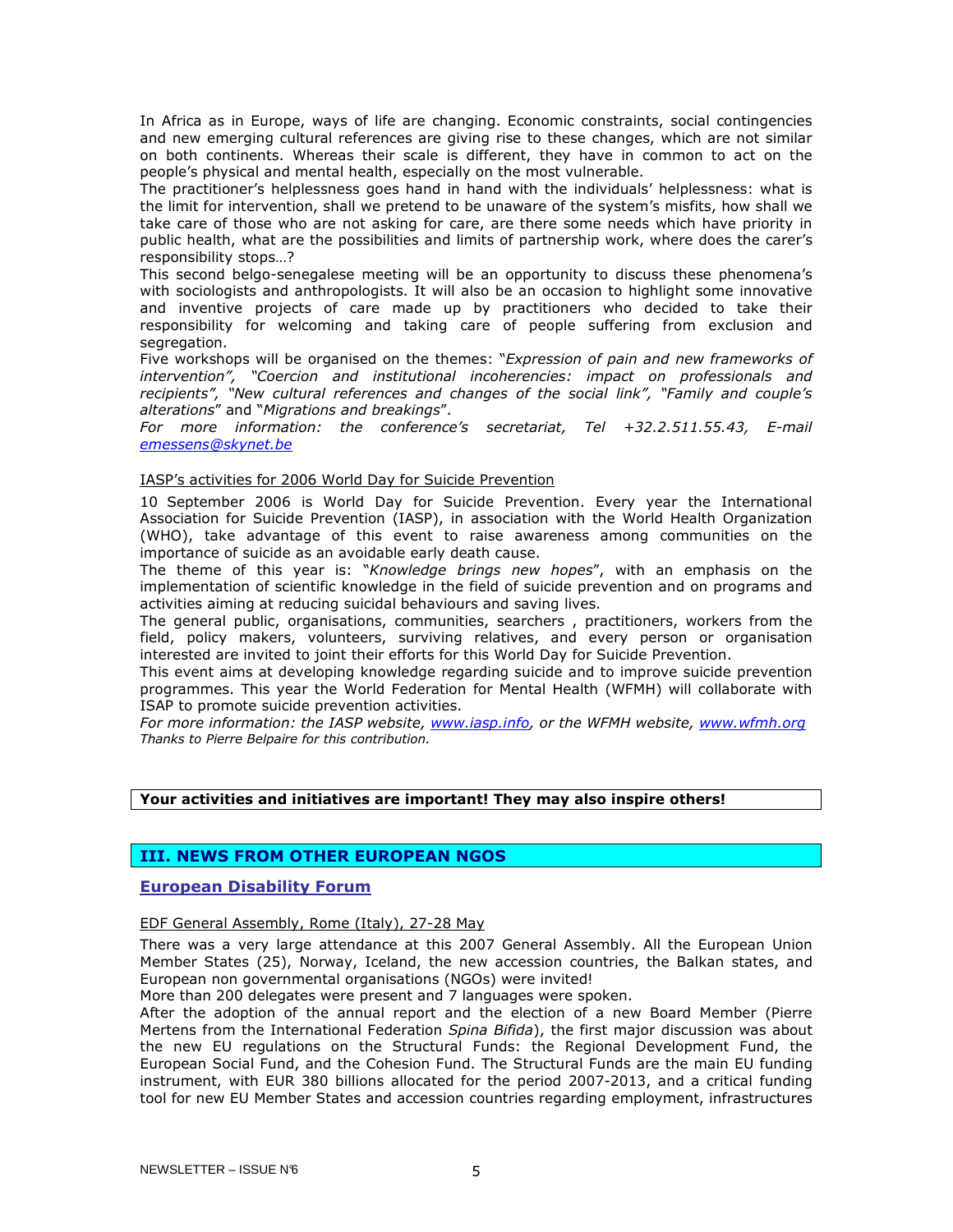and services. Member States are starting to discuss the national operational programmes and it is important that Disability Organisations get involved in order to ensure that disability issues will be a priority.

Further the final accounts, work programmes and budget were approved.

Another difficult issue was the review of the financial strategy and the increase of the membership fees. The principle to raise 20 % of own funds through the membership fees was adopted by a majority vote (a number of European NGOs – including Mental Health Europe – were not in favour).It was stressed that membership income is the only way to prove the European role of ENGOs towards the European Union.

An easier discussion was the strategy for the  $10<sup>th</sup>$  anniversary of EDF. A strategy and declaration were adopted, re-launching an ambitious awareness raising strategy for the next 10 years.

The discussion regarding EDF position for the final session of the United Nations Ad Hoc Committee for the International Convention on the rights of people with disabilities was long and difficult. Some members were questioning the need to give a definition of disability. It was adopted with a majority vote.

The last point on the agenda was the discussion on a policy paper on community living which was introduced by Josée Van Remoortel, MHE Senior Policy Advisor and EDF Board and Task Force on Community Living member.

Many reactions were received, ranging from very conservative ideas on community living to ideas supported by Mental Health Europe: the right of a person to choose where to live and the creation of qualitative alternatives in the community.

This policy document needs to be reworked. Comments are expected by 1 July.

The next General Assembly will be held in the autumn of 2007.

For more information: the EDF Secretariat, Tel +32 2 282 46 00, E-mail info@edf-feph.org Thanks to Josée Van Remoortel for this contribution.

## EDF response to the EU consultation on actions to promote the active inclusion of people furthest from the labour market

In March, the European Commission (EC) launched a consultation on actions at EU level to promote the active inclusion of people furthest from the labour market. EDF very much welcomed this consultation which, for the first time, drew a link between activation measures and measures to support and provide a decent living for people unable to work.

In cooperation with the EDF Committee on Social Policy, EDF submitted its response to the consultation calling for an improvement of the existing instruments to fight social exclusion, and for the establishment of minimum requirements at European level, including:

- separation between health condition/disability/family status and minimum income;
- life-long learning for all people able to work, including short-term contracts and unemployed;
- measures to favour job retention;
- access to services for all: health, long-term care and personal support, social housing, assistive devices and mobility equipement;
- good governance and involvement of representatives of the groups concerned in policy elaboration;
- accessibility to the EU Structural Funds for target groups identified by the last Spring Summit, including people with disabilities.

For more information: the EDF website, http://www.edf-feph.org Source: EDF Weekly Mailing

## European Federation of National Organisations working with the Homeless (FEANTSA)

## Homelessness highlighted as a clear EU priority at FEANTSA's Seminar

Fighting homelessness is fighting against social exclusion and EU action has to help making this fight a successful one. European decision makers have sent this clear message to local authorities and organisations providing services to people experiencing homelessness who came together on 11 May at the FEANTSA European Seminar "Globalisation of homeless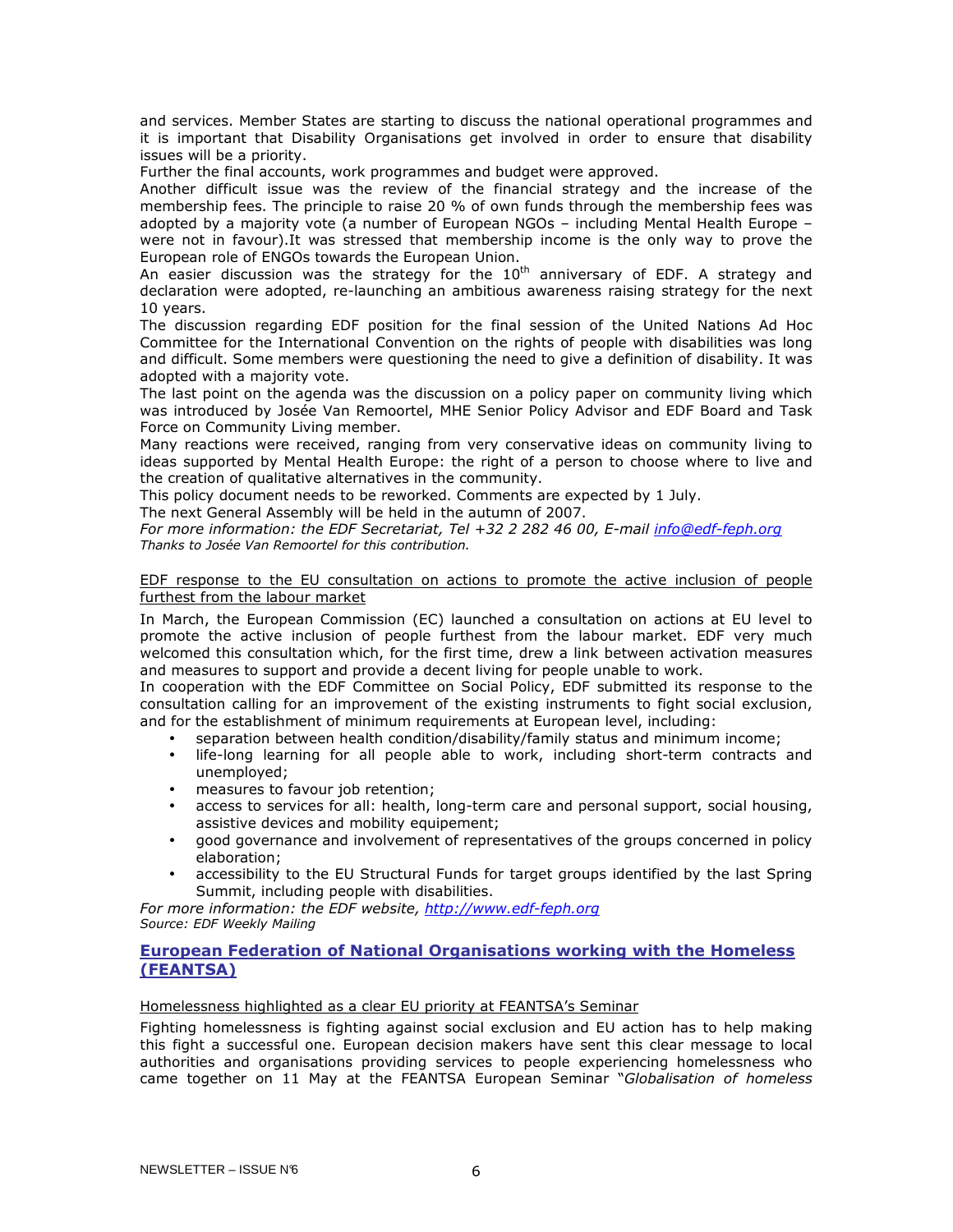policies" in the Committee of the Regions to discuss most effective strategies to combat homelessnee.

"We have to generate a debate to making homelessness a clear priority on the European agenda", said Lady Hanham, Member of the Royal Borough of Kensington and Chelsea and member of the committee of the Regions.

The commitment of political stakeholders is in line with the decision of the Council of European Social Affairs Ministers (EPSCO Coucil) of March 2005 that identified the treatment of the phenomenon of homelessness as a priority of EU anti-poverty policies.

To find information on the follow-up of the FEANTSA seminar: visit http://www.feantsa.org/code/en/pg.asp?Page=571

For more information: the FEANTSA website, http://www.eapn.org Source: Social Platform Weekly Mailing

## Inclusion Europe

Inclusion Europe's Annual Conference, 18-20 May 2006, Brussels

At Inclusion Europe's annual conference, participants stressed the role of education as the key to inclusion, non-discrimination and social justice. They demanded more and better life-long learning programmes for people with intellectual disabilities.

More and more governments recognise the importance of life-long learning. Gisèle Mandaila, Belgian State Secretary for Families and People with Disabilities, stressed: "Life-long learning programmes are very important as they can bring more autonomy to people with intellectual disabilities. People become stronger because they gain a better understanding of their environment and the mechanism of their daily lives." This was confirmed by Patrick Gohet, the French Interdepartmental Representative for People with Disabilities, who outlined the inclusive policies of the French government in this sector.

The 250 participants discussed the objectives and needs of adult education for people with intellectual disabilities based on the four pillars of UNESCO's definition of adult education: learning to know, learning to do, learning to live together and learning to be. The following recommendations were endorsed by all participants:

- life-long learning programmes should target all citizens, including adults with intellectual disabilities;
- the programmes should not only focus on vocational training, but on all topics that are important to gain autonomy and self-esteem as well as contributing to the inclusion of people into society;
- life-long learning should offer a broad range of choices in terms of topics and ways of learning, both formal and non-formal education must be available;
- learning programmes must be of good quality and meet the needs of the learners in today's society;
- awareness raising about the learning abilities of adults with intellectual disabilities is necessary among family members, professionals, employers, disabled people themselves and within the community as a whole.

Members of Inclusion Europe and the participants of the conference will now use these recommendations to promote the inclusion of people with intellectual disabilities in the lifelong learning process, to all relevant stakeholders at national and European level.

For more information about the conference: contact person, Nathalie Moyersoen, information@inclusion-europe.org, or see Inclusion Europe website, www.inclusion-europe.org

## Mental Disability Advocacy Centre

Czech appeal court confirms psychiatric diagnosis does not equal dangerousness

Non governmental organisations (NGOs), the League of Human Rights, the Mental Disability Advocacy Center (MDAC) and Kolumbus (a civil association of users and ex-users of psychiatric services), applaud a recent judgment of a Czech regional court which declared their client's detention in a psychiatric hospital unlawful.

The regional court found that the lower court, which had approved the man's psychiatric detention, had violated his rights because he was not legally represented during the court hearing and his alleged dangerousness was not proven. The regional court's finding condemns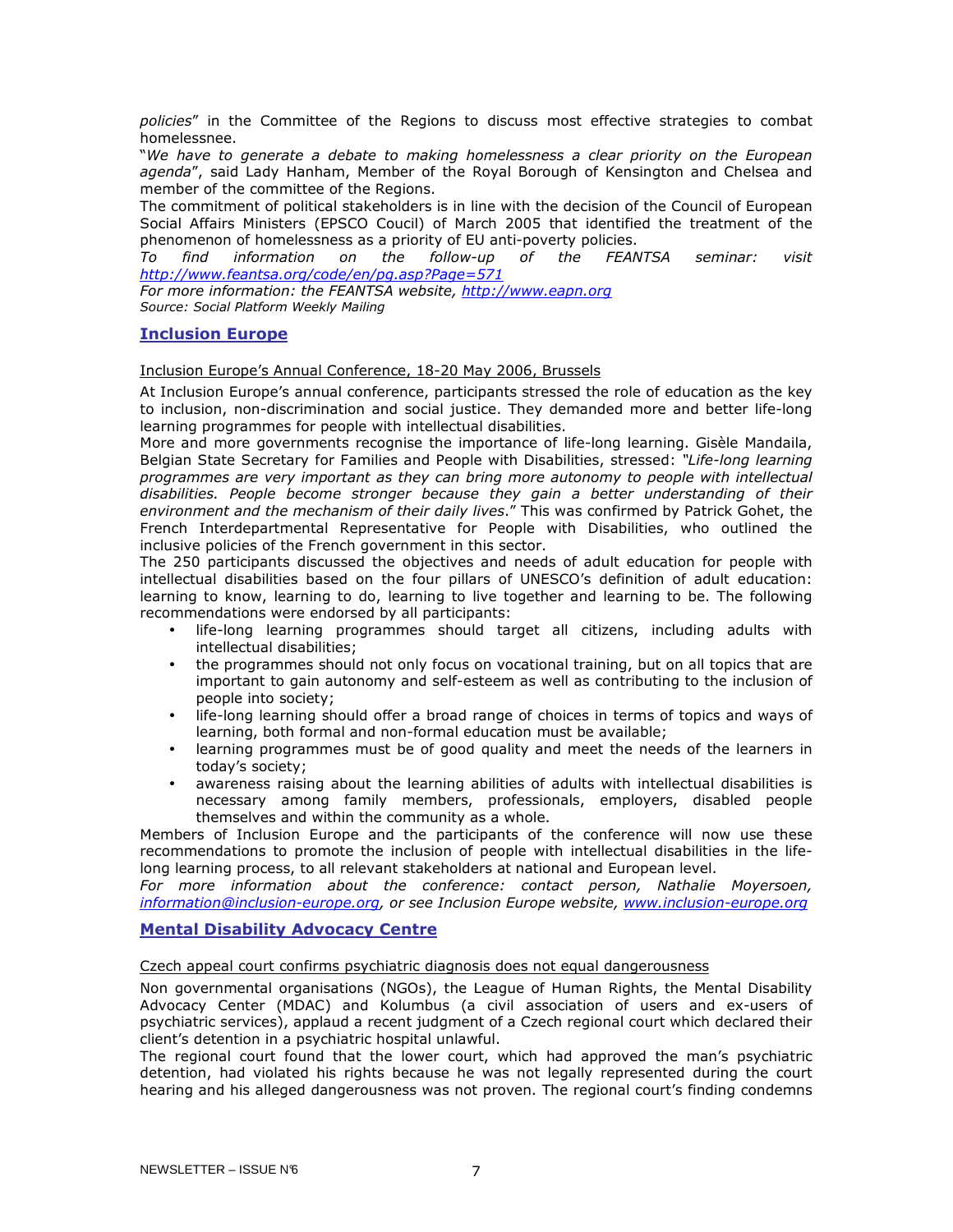the common Czech medical practice of simply assuming that a person with a psychiatric diagnosis is dangerous and should be detained in a psychiatric hospital.

The regional court held that the district court should not have uncritically accepted allegations of dangerousness from treating psychiatrists. In a detailed judgment, the appeal court held that "dangerousness as a general term follows from the circumstances or facts comprehensible to both doctors and (critically thinking) lay persons and cannot be established by the courts simply on the basis of the opponents' allegations." The regional court went on to explain that psychiatrists have a duty to prove, rather than merely to conclude, the alleged dangerousness of people given psychiatric diagnoses. Consequently, courts have a duty to objectively evaluate, in adversarial proceedings, allegations of dangerousness, and to ensure that the person whose detention is in question is properly represented by a lawyer or a representative chosen by the person.

Czech psychiatrist and chair of the MDAC Board, Dr. Jan Pfeiffer, commented, "this case successfully challenges the widespread practice of equating mental illness with dangerousness, an approach which is contrary to Czech and international human rights law. MDAC will inform all relevant Czech courts about this important ruling."

As part of a peer advocacy project, the association's members visit psychiatric hospitals in the Czech Republic and provide users with psycho-social support.

For more information: contact person, Jan Fiala, Tel +36 1 413 2730, or visit MDAC website http://www.mdac.info

Source: MDAC Press Release

## Social Platform

## Choosing the Social Platform's Annual Theme

One of the key elements of the Social Platform's Strategic Plan is the proposal to structure a large part of its work around an annual theme. As the strategic plan makes clear, this is to respond to demands from members that the Platform finds ways of responding to various challenges:

- looking to the longer-term, and focusing upon big issues for social NGOs;
- being more proactive, not simply responding to the EU Institutional agenda;
- stimulating debate at national level via the Platform's members on key issues by producing materials which can be widely disseminated across civil society.

Each theme will also form the focus for the Platform's annual conference, which will present the results of its work during the year.

The Social Platform now needs to choose an annual theme for 2007. Members are invited to submit proposals, and the Management Committee has adopted a set of criteria to help the Platform's team judge what would make a good theme. The deadline for submitting proposals is 31 July.

MHE members which may be interested in submitting proposals can send them to the MHE Secretariat at info@mhe-sme.org

You can find details of what they are looking for, and how to make a proposal in the document "Choosing the Annual Theme" at

http://www.socialplatform.org/module/FileLib/ChoosingTheAnnualTheme.doc For more information: the Social Platform website, http://www.socialplatform.org

## IV. UNITED NATIONS

United Nations General Assembly elects first members to new Human Rights Council

On 9 May, the United Nations General Assembly elected 44 of the 47 members of the newly established Human Rights Council to replace the much criticized and now defunct Human Rights Commission, with a second round of voting expected later to decide the full quota of representatives from Eastern Europe.

All regions – Africa, Asia, Latin America and the Caribbean, and Western Europe and Other states – obtained or exceeded the required 96-vote majority needed to fill their allocated number of members, except the Eastern European States, where only the Russian Federation, Poland and the Czech Republic won seats with the other three remaining vacant.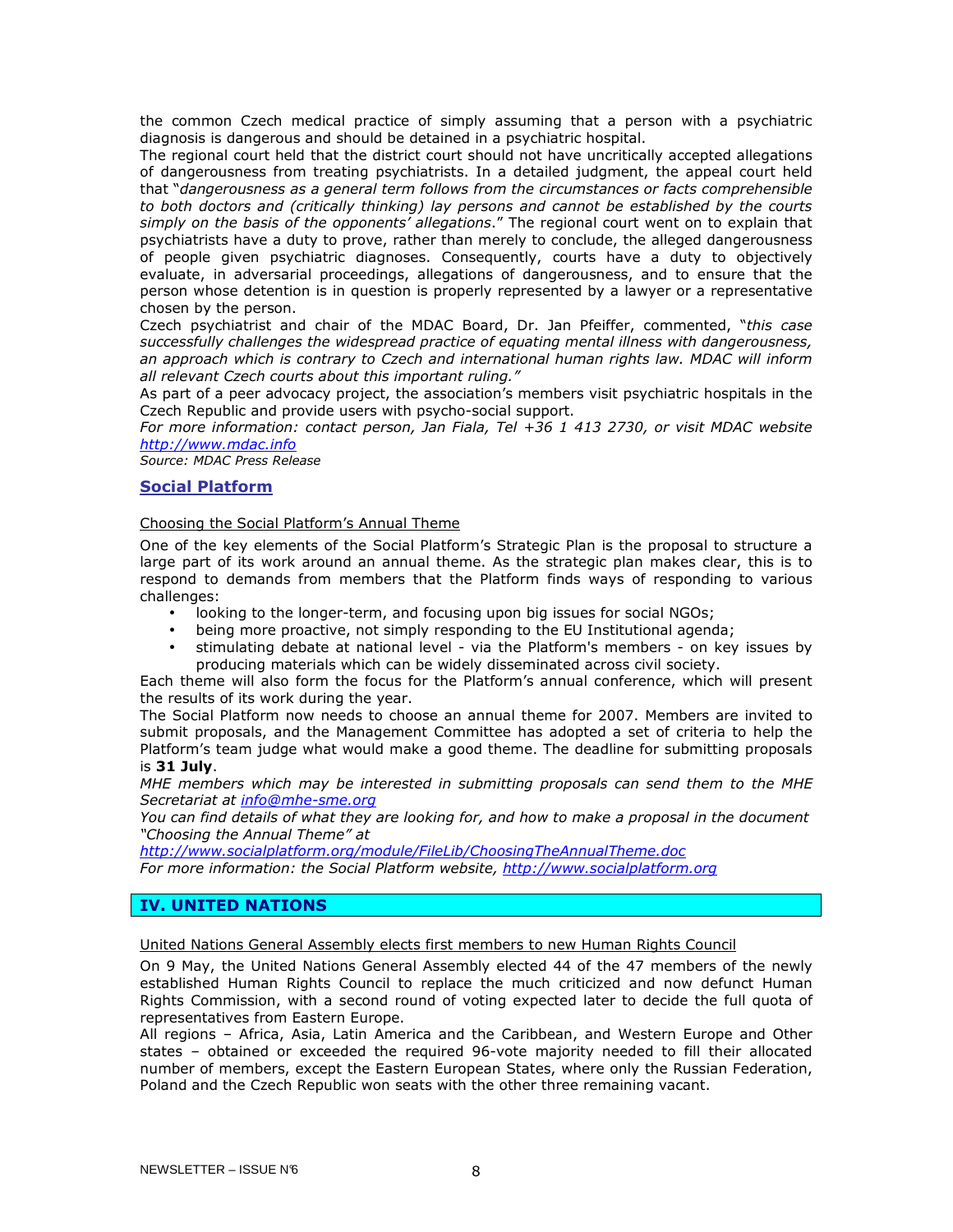Ghana topped the voting for the 13 African seats, which also included South Africa and Algeria, while India received the most votes for the 13 Asian seats, which also included China, Pakistan and Saudi Arabia.

The Russian Federation received the most votes for the six Eastern European seats, with a second round of balloting to be held involving Azerbaijan, Lithuania, Slovenia, Ukraine, Romania and Hungary to decide the three vacant seats in this group.

Brazil received the most votes for the 8 Latin American and Caribbean seats, which also included Cuba and Uruguay, while Germany received the most votes for the 7 Western European and Other States region, which included France and the United Kingdom.

Once the full 47 members of the Council are confirmed, it is scheduled to hold its first meeting in Geneva on 19 June.

The United States was among only four countries that voted against setting up the Human Rights Council in a resolution in March that passed with 170 countries in favour and three abstentions, with the US saying that the new body does not go far enough in its reforms.

Despite its "no" vote however, US Ambassador John Bolton has pledged that Washington will work cooperatively with other Member States to make the Council as effective as possible For more information: the United Nations website,

http://www.un.org/apps/news/story.asp?NewsID=18411&Cr=rights&Cr1=council Source: EDF Weekly Mailing

## Ombudsman for Children to tell UN of problems in Irish child psychiatric services

The Irish Ombudsman for Children, Emily Logan, is to brief the United Nations (UN) on the urgent need to end the placing of Irish children in adult psychiatric units at a briefing in Geneva next month.

Logan is understood to have already raised a number of her concerns about child and adolescent mental health services in a submission sent to the UN Committee on the Rights of the Child.

The lack of in-patient beds for children with psychiatric problems has already been raised by Amnesty International, the Expert Group on Mental Health Policy and the Irish College of Psychiatrists.

These groups have called for improved health promotion, early intervention services and increased psychiatric bed numbers for children, and particularly for the  $16-18$  age group  $$ many of whom have been placed in adult centres.

"We have concerns that they are a group whose voice won't easily be heard because of the stigma of having children with mental health problems," Ms Logan told Medicine Weekly.

The Ombudsman for Children's Office has been contacted directly by many children who have been placed in adult psychiatric units, where they reported experiencing "feelings of fear and distress".

Since Ireland ratified the UN Convention on the Rights of the Child in 1992, the Government has been obliged to submit progress reports to the UN Committee on the Rights of the Child, outlining how the State is fulfilling its commitments to young people.

The first report was made in 1998 and the UN Committee is due to review the Government's second periodic report in September, but has already received the Ombudsman's own independent report on Ireland's progress.

For more information: the Ombudsman for Children's website, http://www.oco.ie

Source: Irish Examiner, forwarded by Frank Mulcahy, from the Irish Council of People with Disabilities

## V. WORLD HEALTH ORGANIZATION

WHO/Euro event "Health gaps in the wider Europe: 10 health questions about the EU's neighbours"

On 22 June 2006 a WHO - Euro event took place to launch the latest WHO/Euro book " $10$ health questions about the new EU neighbours."

This book is the follow up of the 2004 "10 health questions about the 10" book and provides a general overview of health and health systems in the EU's neighbours. It compares the key health indicators – including mental health - in each EU neighbour country to 3 averages for the EU: for its 25 current members, the 15 members before May 2004 and the 10 new members. It also provides a short description of each health care system.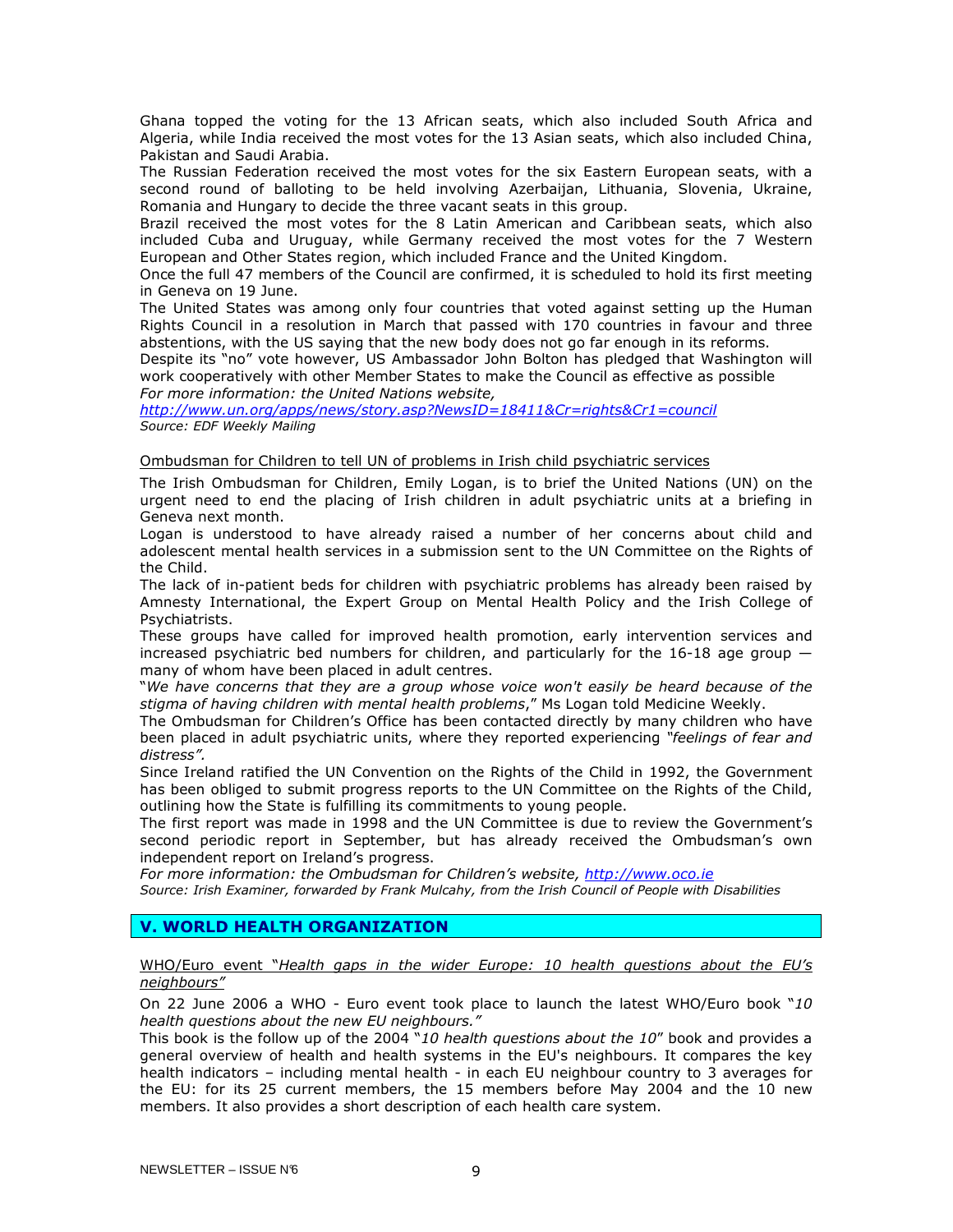Dr Marc Danzon, WHO Regional Director for Europe, opened the event talking about the political dimension of some existing health gaps in the wider Europe. An overview of the diversities in health status was made by Dr Nata Menabde, WHO/Europe Deputy Regional Director. An outline of how national health systems differ was presented by Josep Figueras, Director of the European Observatory on Heath Systems and Policies – WHO European Centre for Health Policy.

Mari Fresu, Project Coordinator, and Colette Versporten, Board Member, attended the event. To download the online version of the book: WHO website,

http://www.euro.who.int/InformationSources/Publications/Catalogue/20060224\_1

## VI. EUROPEAN UNION

Barroso's three step plan to new EU Constitution

In April European Commissioners spent two days brainstorming the future of Europe in Lanaken (Belgium). The discussion bear fruit in a May 10 policy paper drafted by European Commission President José Manuel Barroso, which set out proposals on how to best proceed. The policy paper is to be debated by EU leaders at the June summit.

Barroso is urging heads of state and government to sign a political declaration of intent to mark the 50th anniversary of the 1957 founding EU Treaty of Rome.

He then sees parallel but linked negotiations in 2008 tying together a review of EU's financing to policy priorities and institutional forms.

Five year mandates expire in 2009, during June for the European Parliament and December for the Commission and Barroso is confident a post-Nice Treaty settlement will be ready.

But the key rendez-vous year for Barroso will be 2008 and the beginning of a review of EU spending, such as the Common Agricultural Policy (CAP) and the United-Kingdom's rebate, agreed at a summit last December.

Another key factor will be a new French government and a Paris EU presidency in the last half of 2008.

Another meeting, gathering Europe's foreign ministers, was organised in the end of May in Klosterneuburg (Austria), where it was agreed that the EU should have a new treaty in 2009.

The German EU Presidency, beginning in the first half of 2007, is to contribute by proposing a substantial plan in June 2007. Ministers also agreed to make entry conditions for new EU members tougher in the future.

For more information: the Europa website dedicated to the Constitution, http://europa.eu/constitution/index\_en.htm

Source: EUpolitix.com

#### New EU Programme to encourage active citizenship

On 6 April 2005 the Commission adopted a proposal for a programme to encourage active citizenship in Europe entitled "Citizens for Europe". The programme will cover the period 2007-2013 and has a total budget of EUR 207 million.

The proposal aims to address one of the key issues on the EU agenda at the moment: the increasing gap between citizens and the EU and how to reduce it.

Under the new programme cooperation between citizens and their organisations in different countries will be encouraged. It is thought that intercultural exchanges of this sort will improve citizen's knowledge of the culture and history of European people and highlight their common heritage.

Commission proposed three actions: "Active citizens for Europe", "Active civil society for Europe" and "Together for Europe".

The Commission's proposal was presented on 23 May to the Education, Youth and Culture ministers of the EU. Ministers welcomed the Commission proposal and recognised the added value provided by such programmes.

The programme was also discussed at the European Parliament (EP) (EP rapporteur is Mr. Hannu Takkula, ALDE - Group of the Alliance of Liberals and Democrats for Europe, Finland). MEPs gave broad backing to it. They suggested to change the title of the programme from "Citizens for Europe" to "Europe for citizens", following the EU attempt to get closer to its citizens. They also added a fourth action, "An active European memory", consisting of support for projects to commemorate the victims of Nazi and Stalinist mass deportation and mass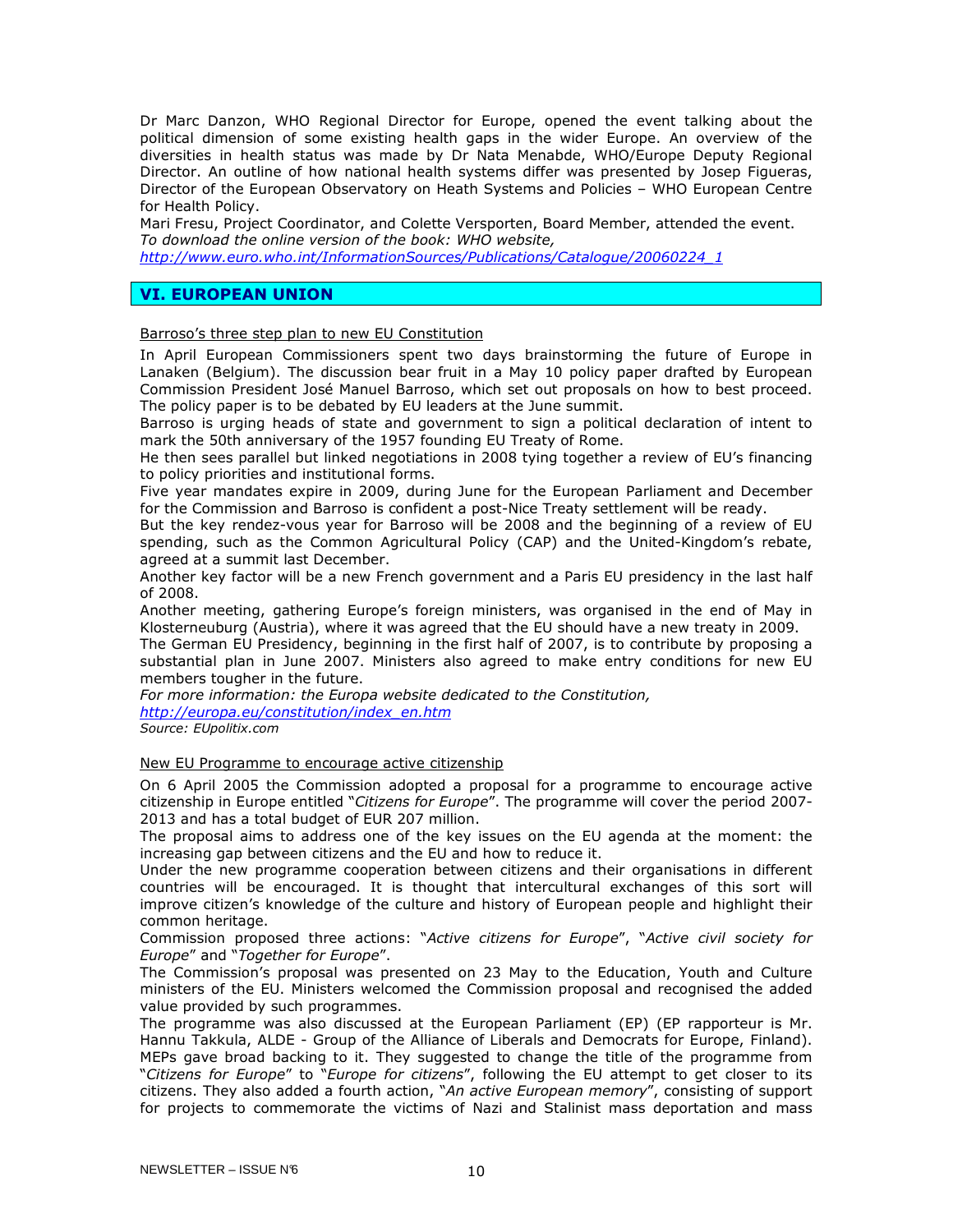extermination. To finish, MEPs stressed that encouraging active citizenship is crucial in the fight against racism, xenophobia and intolerance, and in promoting integration, cohesion and democracy.

The programme is now to be finally adopted by the Council of ministers. For more information on the programme: the Europa portal, http://europa.eu/scadplus/leg/en/lvb/l29015.htm Source: UEF (Union of European federalists) and EP Press Release

## EU-wide Citizen Survey

The European Parliament should have just one seat in Brussels, according to an EU-wide opinion poll commissioned by European Voice, the leading EU newspaper, and carried out by Penn, Schoen and Berland (PSB), a research-based communications consulting firm.

The survey, carried out at the beginning of May, explores the views of 1,000 citizens from the 25 member states on issues ranging from the seat of the European Parliament, the respective influence of business and non governmental organizations (NGOs) in Brussels, and which languages should be used in the EU institutions.

The key findings include:

- 79% of respondents believe the EU is strongly influenced by business, while NGOs are seen as less influential;
- more people believe the EU should be involved in areas such as the environment (86%), food safety (82%), energy (78%), trade (73%), health (72%), immigration and foreign affairs than do competition policy (54%), tax (49%) and culture (47%);
- people trust the EU more than their own governments (37% trust the EU, 22% their own government); this is more so in the new member states (49%-11%);
- while 56% of those polled believe EU membership has had a positive effect on their country only 37% believe it has had this effect on them personally; however, 82% believe that the EU institutions communicate poorly with them;
- 68% of respondents believe the European Parliament should have just one seat and 76% of those believe that seat should be in Brussels;
- people are in favour of multilingualism, with 59% believing all meetings should be interpreted into all EU languages.

To download the results of the survey:

http://www.europeanvoice.com/downloads/Survey\_of\_EU\_Citizens\_-\_Results.pdf For more information: the European Voice website, www.europeanvoice.com.

## VII PRESIDENCY OF THE EUROPEAN UNION

## Finnish Presidency logo and website

The Finnish government has launched the website and logo for its EU presidency, which begins at the beginning of July.

The main pages of the website will be in English and French, as is traditional, but the Finns have bowed to requests for more language versions and will include news and other documents in all available languages.

The design of the site and the logo is meant to reflect the dynamic changes underway in the EU, and represent the way the values of the enlarged EU dovetail together to form a unified whole.

It is said to be inspired by the lines and colours of the Nordic landscape and suggests the green of a burgeoning forest, the sweep of the horizon and the blue of water shimmering the sun.

To visit the website, http://www.eu2006.fi/en\_GB Source: EUPolitix.com

## VIII. COUNCIL OF THE EUROPEAN UNION

Budgetary framework and cohesion policy package for 2007-2013

On 15 May the Council endorsed a provisional agreement reached on 4 April with European Parliament on the EU's budgetary framework for the 2007-2013 period. The new inter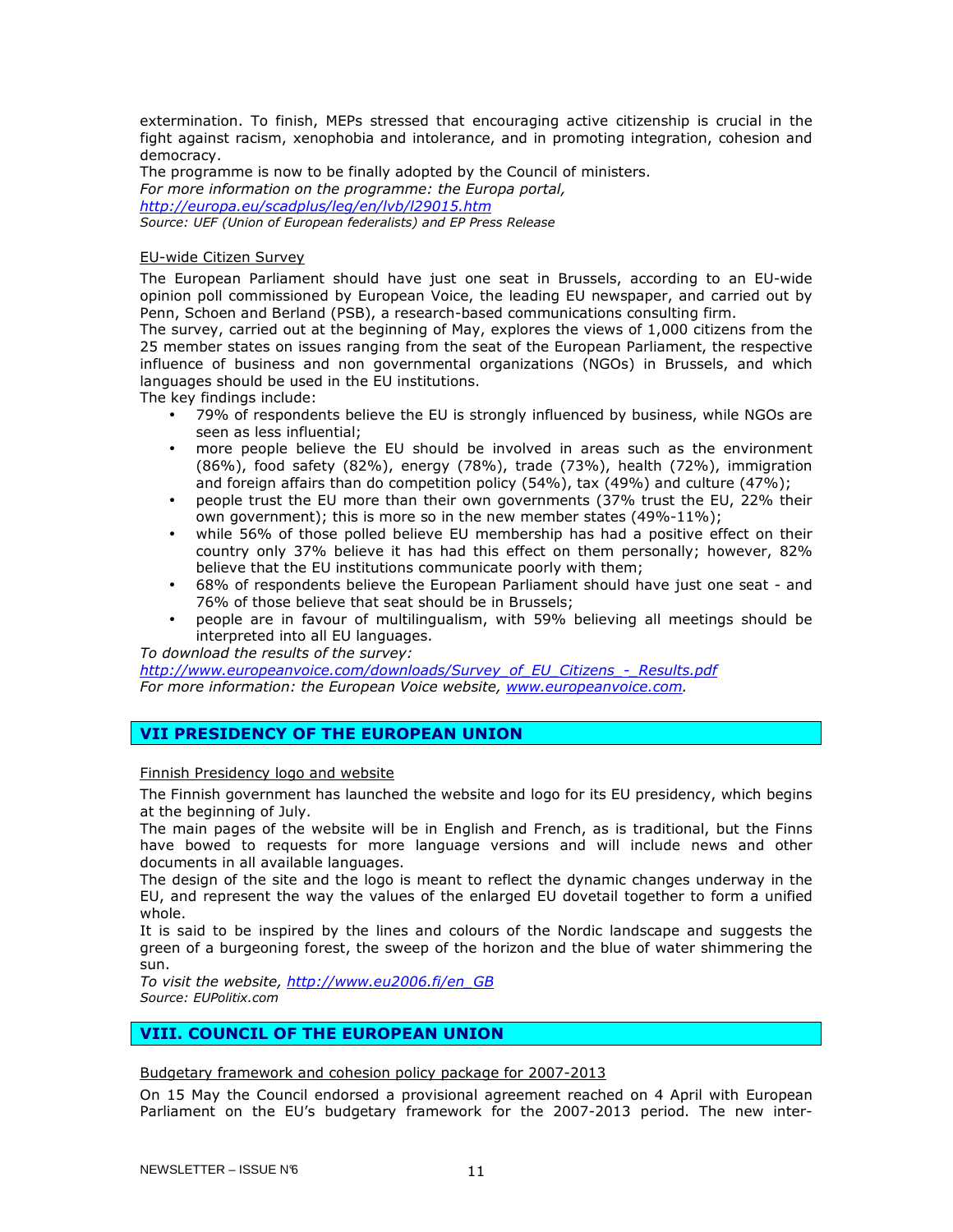institutional agreement (IIA) will enter into force on 1 January 2007. The Parliament approved the IIA and various joint declarations on 17 May. Two points can be highlighted:

- Level of spending: EUR 864 billion over the 2007-13 period (only EUR 2 billion higher than that in the European Council's December agreement);
- Flexibility in the allocation of spending: spending reserves outside the financial framework are provided for, including a Globalisation Fund "to assist workers made redundant as a result of major structural changes in world trade as regards retraining and their efforts to find new jobs"; this fund will be financed up to EUR 500 million annually.

Ten days before, the Council had reached a political agreement on proposals for five regulations of the EU's structural funds and cohesion fund for the period 2007-2013. These will focus on three redefined objectives:

- Convergence (EUR 251 billion): this objective covers Member States and regions whose development is lagging behind;
- Regional competitiveness and employment (EUR 49 billion): this objective will help regions to anticipate and promote economic change in industrial, urban and rural areas; it is also aimed at helping people "to anticipate and to adapt to economic change by supporting policies aimed at full employment, quality and productivity at work and social inclusion";
- European territorial cooperation (EUR 7.8 billion): this is a new objective building on the experience of the initiative on interregional cooperation (Interreg).

The texts of the five draft regulations will be sent to the European Parliament for its assent or second reading, depending on the regulation concerned (vote expected for beginning of July). Once the decision-making process is completed, the Council will formally adopt strategic guidelines on the basis of which each Member State will prepare, in dialogue with the Commission, a national reference document on its development strategy, which will constitute the framework for preparing operational programmes.

The five regulations are available in all Community languages.

To directly access the IIA: the Council's website,

http://register.consilium.europa.eu/pdf/en/06/st08/st08594.en06.pdf Source: EAPN Flash

## IX. EUROPEAN COMMISSION

## DG Employment and Social Affairs

Commission commits to promotion of decent work, which is factor in justice, social cohesion and economic performance

On 24 May, the European Commission committed itself to decent work for all to combat poverty and promote fair globalisation. The College, with broad consensus, adopted the communication "Promoting decent work for all - The EU contribution to the implementation of the decent work agenda in the world".

Drawn up on the initiative of Vladimir Špidla (Social Affairs) and supported by Louis Michel (Development), Peter Mandelson (Trade) and Benita Ferrero-Waldner (External Relations), the communication does not limit itself to promoting minimum working rights: it gives clear guidance on how to promote decent work, notably through job creation, improvement in governance, social dialogue and tackling corruption.

This follows up on the Commission communication on the social dimension of globalisation and the social agenda. The communication is a contribution to the efforts on decent work at the meetings of the International Labour Organisation (ILO) in Geneva on 6 June and the United Nations (UN) Economic and Social Council in Geneva on 3-5 July.

Meeting journalists, Mr Spidla acknowledged that the idea of "decent work" (formulated by the ILO and accepted by the UN) was not, in fact, very well defined and that it was more of an "open" idea. "By placing the emphasis on employment, the quality of employment and appropriate social policies, the promotion of decent work is a factor not only in justice and social cohesion but also in economic performance. The endorsement of social objectives cannot under any circumstances be used for protectionist purposes. The objective is to achieve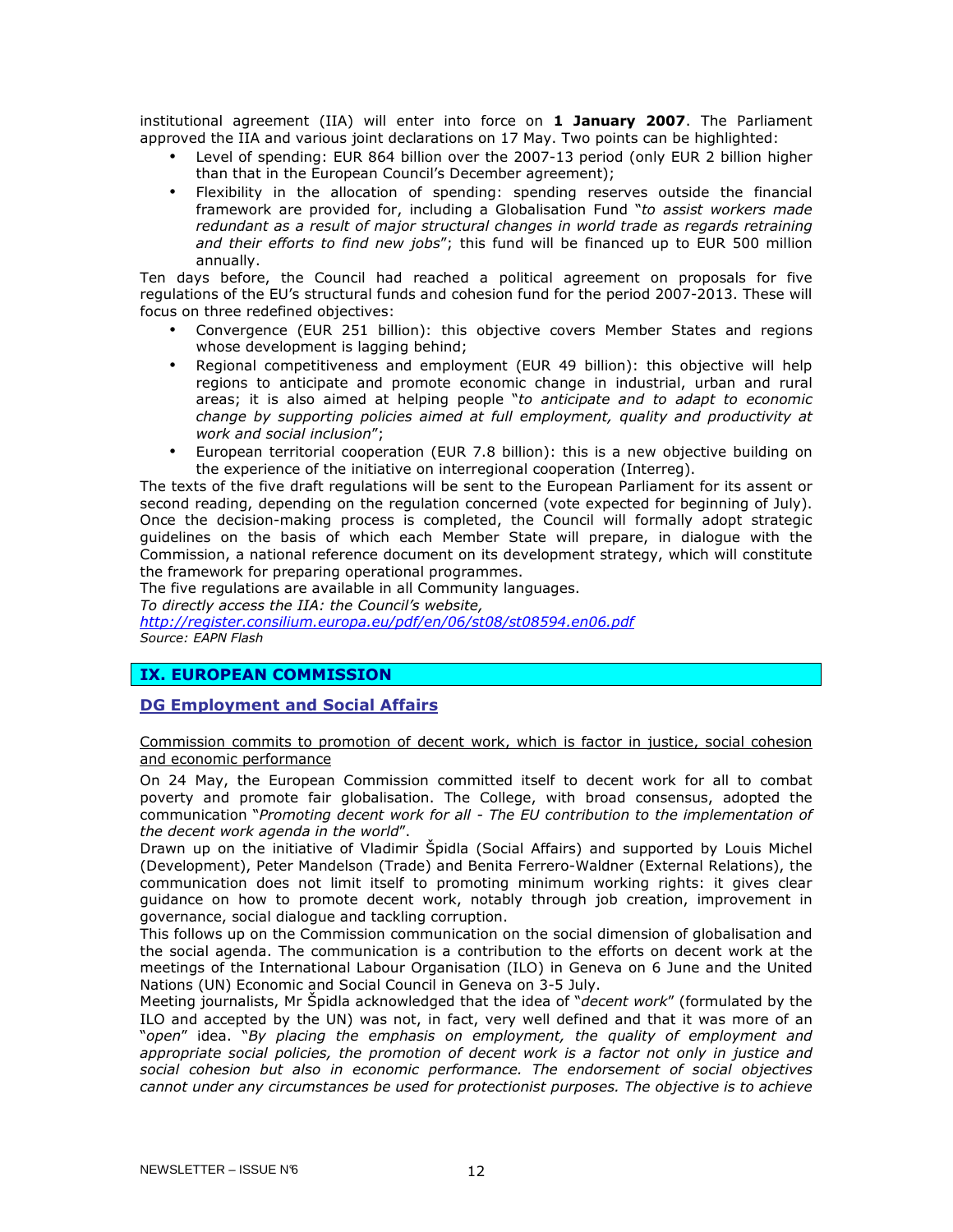social progress across the board and ensure that it is spread fairly for the benefit of all," he said.

He gave examples of activities which promote decent work, mentioning in particular trade union freedom and the promotion of collective bargaining; combating forced labour, modern slavery and human trafficking; the fight against child labour; the protection of indigenous peoples; the protection and integration of migrant workers; the promotion of corporate social responsibility; and social protection for the vulnerable.

For more information: the Commission's website,

http://ec.europa.eu/employment\_social/emplweb/news/news\_en.cfm?id=158 Source: Social Platform Weekly Mailing

## European year of Equal Opportunities for All 2007 gets green light

At the very beginning of June, the European Commission welcomed the decision by the Council and Parliament to designate 2007 as "European Year of Equal Opportunities for All". The year will aim to make Europeans aware of their right not to be discriminated against, to promote equal opportunities in areas from work to healthcare, and to show how diversity makes the EU stronger. The year will have four themes: rights, representation, recognition and respect, with a total budget of EUR 15 million for the 12 months activities.

The year's budget will be spent on, inter alia, an EU-wide information campaign, new Eurobarometer surveys on discrimination and attitudes towards it, as well as hundreds of national initiatives such writing competitions for schools on the theme of respect and tolerance or prizes for companies with the most effective diversity training. There will also be the first ever Equality Summit gathering together ministers, equality bodies, civil society and social partners.

Most activities will be coordinated nationally to ensure that they take place as locally as possible. The EUR 7.6 million dedicated to national, local and regional activities will be matched by co-financing from national public and private sources.<br>For more information about the Year: its

For more information about the Year: its dedicated website, http://ec.europa.eu/employment\_social/equality2007/index\_en.htm

## DG Health and Consumer Protection

## Consumer and public health action programmes 2007-13

On 24 May, the Commission adopted proposals for action programmes in health and consumer protection for 2007-13, as part of the wider financial perspectives package:

- Consumer protection: The proposal for an EU Consumer Action Programme was adopted with a budget of EUR 156.8 million for the period. The programme enables the EU to support consumer organisations, to enforce EU consumer legislation, and to financially support projects in the Member States that contribute to these aims.
- Public Health: The proposal for an EU Public Health Action Programme was adopted with a budget of EUR 365.6 million for the seven-year period. The proposal addresses key issues, such as healthy ageing, health inequalities across the EU, gender-related health issues and patient mobility. The Action Programme helps the EU to implement its aim of "protecting and improving public health" by financially supporting projects in the Member States that seek to address these issues.

Following adoption by the Commission, the proposal will go to the European Parliament and the Council, for adoption through the co-decision procedure.<br>For more information: the European

For more information: the European Commission website, http://ec.europa.eu/health/ph\_overview/pgm2007\_2013\_en.htm

Source: EC News, forwarded by John Henderson (MHE)

## X.EUROPEAN PARLIAMENT

## A petition for a single seat of the European Parliament

A wide coalition of Members of the European Parliament (MEPs) has launched a petition for a single seat of the European Parliament (EP). Due to a provision in the Treaties the actual work of the EP is split among three cities: Strasbourg, Brussels and Luxembourg. Most of the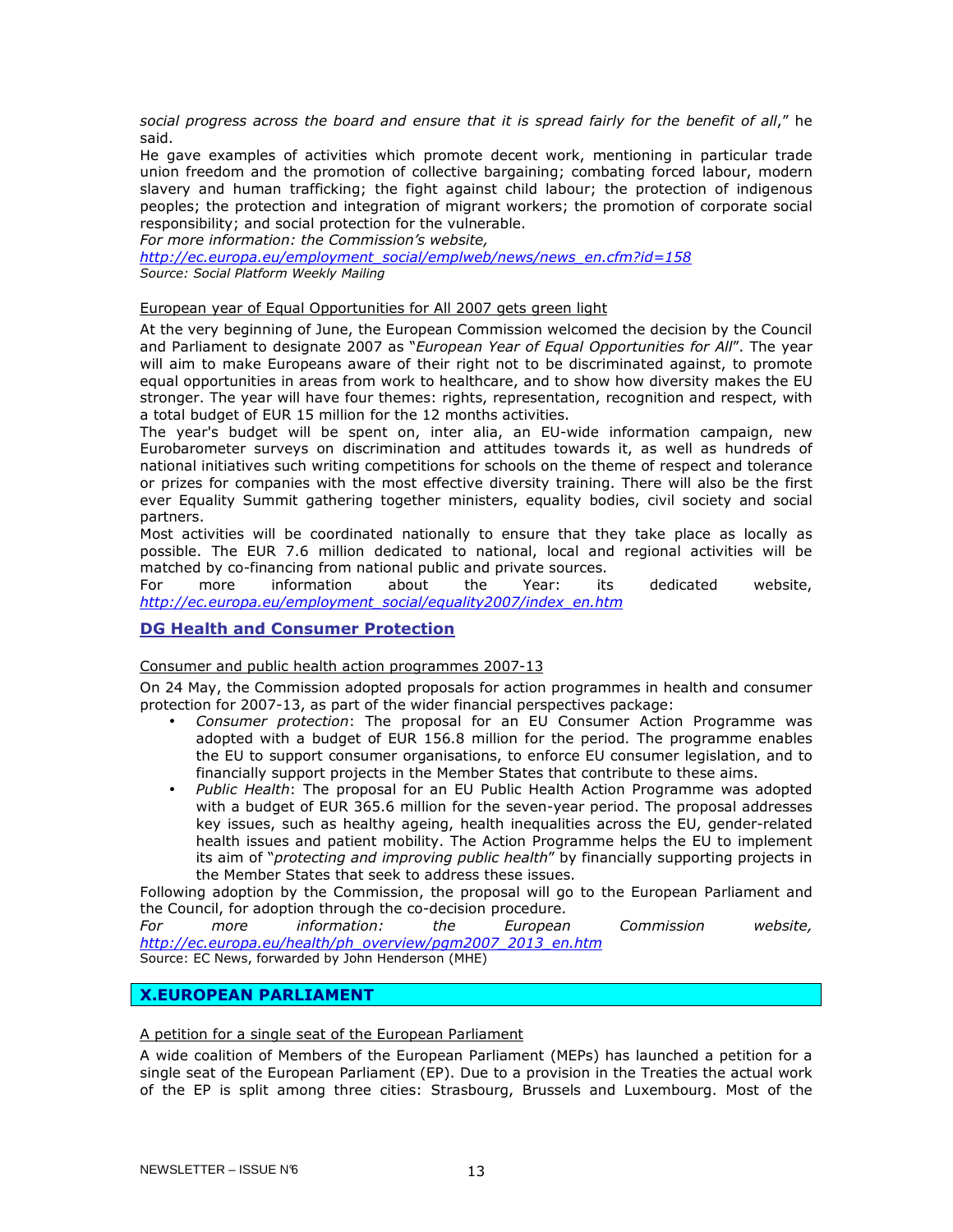criticism towards the current arrangement comes because of its expense and its complication for the actual work of the deputies.

The petition's aim is to collect 1 million signatures, as stipulated in the Article 47 of the Constitutional Treaty.

To access the online petition: http://www.oneseat.eu Source EMI Newsletter

## XI. EUROPEAN COURT OF JUSTICE

ECJ ruling on the right to be reimbursed for treatments received abroad

The European Court of Justice (ECJ) has ruled that national health services must refund hospital treatments provided in another member state if patients waited longer than medically acceptable.

The ECJ addressed the case of Yvonne Watt, a British national resident, who needed a hip surgery. Having to wait one year to undergo the surgery, Ms Watt requested a E 112 scheme, which is submitted to prior authorisation from the Primary Care Trust in the UK. Her request was refused on the ground that the delay was within the "UK government National Health Service Plan targets". In other words, it was not considered as an undue delay.

After a deterioration of her health condition, Ms Watt went to France to undergo a hip replacement operation and asked the NHS to refund the costs, which was refused.

The European Court of Justice decided that the national health services must refund hospital treatments provided in another member state if patients waited longer than medically acceptable. It also concluded that the waiting time must not exceed a delay which is clinically acceptable, in light of the patient's medical conditions, course of illness, nature of disability, as well as the degree of pain. Besides, the definition of the waiting time must be flexible and be revised if the patient's condition deteriorates.

Furthermore, the Court concluded that the situation when a patient travels to another member state to receive treatment falls within the scope of the provision on freedom to provide services. Therefore, the system of prior authorisation constitutes an obstacle to the freedom of service provision. However, the Court also considered that this system is both reasonable and necessary "in the light of overriding reasons" - which must be defined.

To access the ECJ's ruling: http://curia.eu.int/jurisp/cgibin/form.pl?lang=EN&Submit=Rechercher\$docrequire=alldocs&numaff=C-372/04&datefs=&datefe=&nomusuel=&domaine=&mots=&resmax=100 For more information: the ECJ website, http://www.curia.eu.int Source: EPHA Newsletter

## XII. VARIOUS

## MindFreedom International's work for human rights in psychiatry

A coalition of more than 100 groups in 14 countries, MindFreedom was formed in 1988 to speak out against human rights violations in the mental health system, such as restraints, involuntary electroshock therapy, and forced medication. Many of its founders and members call themselves survivors of the system, and their experiences show that for some, "treatment" is not a road to recovery but a highway to hell.

Lately, the group has been campaigning against drug implants that are surgically inserted under the skin to release antipsychotic medicine slowly, over weeks or months. It is still good old drug therapy, not an electronic implant, but the method takes control away from the patient and gives it to the doctors. In this way, MindFreedom contends, it is another step toward curtailing the rights of some of society's most marginal members, the mentally ill. And as far as MindFreedom director David Oaks is concerned, it will also result in more invasive and heavy-handed methods such as electronic implants controlled by doctors. Apart from the rights implications of the new brain science, Oaks contends that many of the most touted treatment methods are based on what is still a crude understanding of the brain.

Oaks, who was diagnosed as psychotic and forced to take medication in the 1970s, contends that a more holistic model encompassing mind, body, spirit, and environment can lead to better treatment results and even full recovery for psychiatric patients.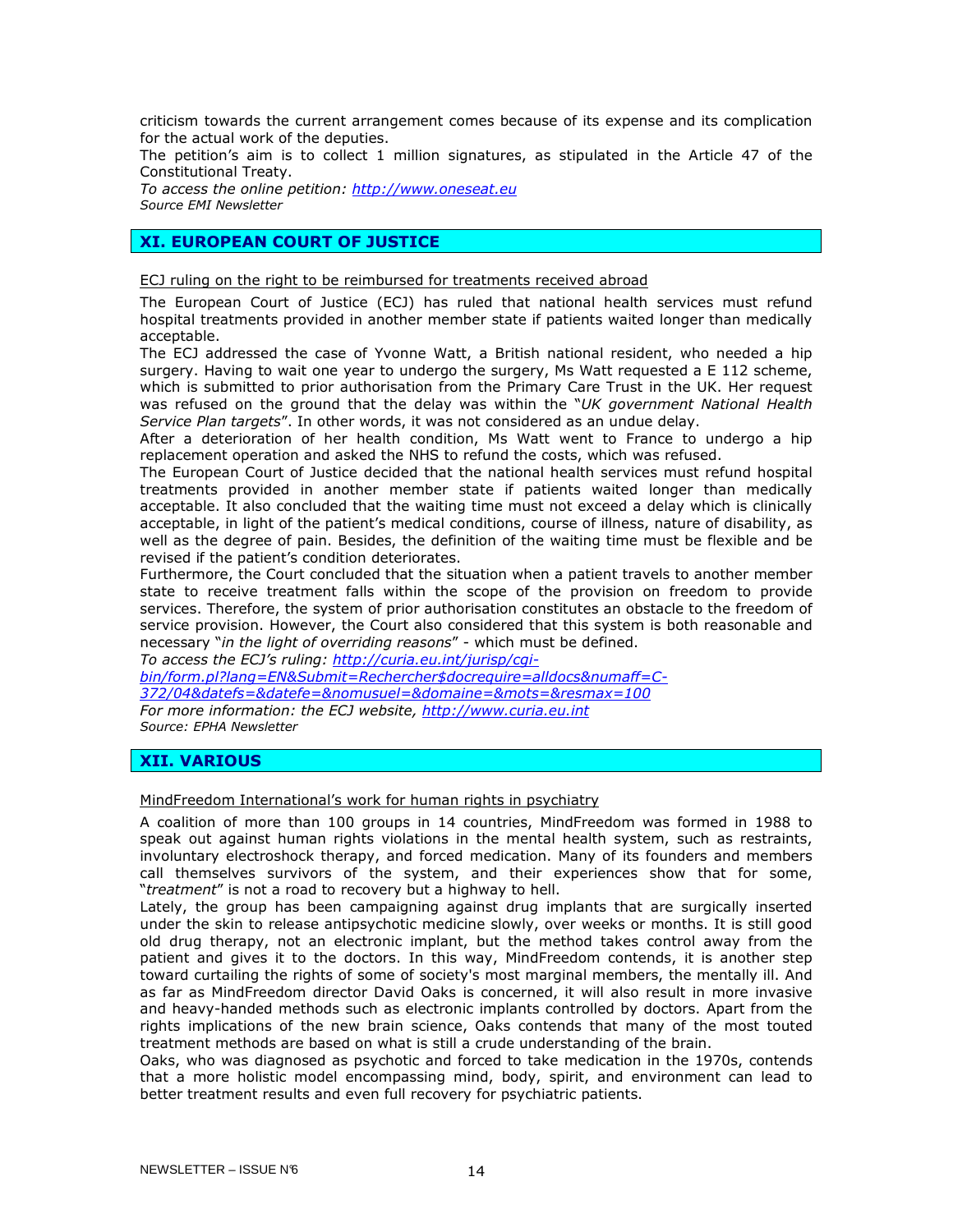In the United States, discussion of the ethical aspects of brain science has largely been relegated to groups like MindFreedom and the occasional academic or professional conference. But Europe is having a broader dialogue. Last year 126 citizens from nine countries were tapped to participate in a series of conversations, dubbed "Meeting of the Minds," that studied the issue with the help of researchers, ethicists, stakeholders, and policy makers. It was considered to be the largest public consultation on science, and the first such Europe-wide effort. The panel, which was coordinated by the Belgium-based King Baudouin Foundation, presented its recommendations to the European parliament in January 2006. Many of them focused on the potential misuses of brain science innovations and encouraged safeguards against rights abuses.

For more information: MindFreedom International web site: http://www.MindFreedom.org Source: Utne Magazine

MDRI's report on the violation of the rights of infants and children with disabilities in Romania

Mental Disability Rights International (MDRI) has found children with disabilities hidden and wasting away, near death, in Romania's adult psychiatric facilities. A report released on 10 May, "Hidden Suffering: Romania's Segregation and Abuse of Infants and Children with Disabilitie"s, describes teenagers weighing no more than 27 pounds. Some children are tied down with bed sheets, their arms and legs twisted and left to atrophy.

Despite Romanian government claims that it has ended the placement of babies in institutions, MDRI found infants languishing in a medical facility so poorly staffed that the children never leave their cribs. Many of these children have no identity papers. Officially, they do not exist.

These shocking revelations come at a time when Romania, in its effort to join the European Union (EU), is under pressure to reduce the number of children in institutions. Romanian officials admitted to MDRI that they had no idea how many children with disabilities are in adult facilities.

"We call on the government of Romania and the EU to put a stop to these abuses," said Eric Rosenthal, Executive Director of MDRI.

For more information: MDRI website, www.mdri.org. Source: MDRI Press Release

#### "Integration between general practice and mental health services in Italy: guidelines for consultation-liaison services implementation"

Anxiety and depressive disorders, globally defined as common psychiatric disorders, frequently occur in the general population and are associated with high degrees of subjective distress and disability. The crucial role of general practice in the management of these disorders is receiving more attention from health service organisations, and a close co-operation between General Practitioners (GPs) and psychiatrists is underway in many countries, especially in the United Kingdom and in North America. In these countries, the GP has a key role in the management of mental illness.

In Italy, general practice is guaranteed to each citizen, but a formal primary health care service does not exist. GPs work individually instead of in group practices with little contact with other colleagues and without any kind of functional network.

Mental health care is provided by Community Mental Health Centres (CMHCs) with multiprofessional teams (psychiatrists, psychologists, nurses, social workers and occupational therapists), which mainly take care of people with severe and enduring mental health problems.

Collaborative programmes between general practice and mental health were developed at the end of the 1990s. Single-sited spontaneous initiatives of co-operation and integration between general practice and psychiatry have been implemented in many regions. Recently, the Italian Health Care Government has begun to encourage integration between primary and secondary care for the management of mental health. This paper, realised by M. Menchetti, I. Tarricone, B. Bortolotti, and D. Berardi, from the Institute of Psychiatry of Bologna University (Italy), illustrates some guidelines for the implementation of Consultation-liaison services in contexts where GPs work alone. It presents some activity data they experienced in the period 1999– 2004 and a critical evaluation of what works and what does not work.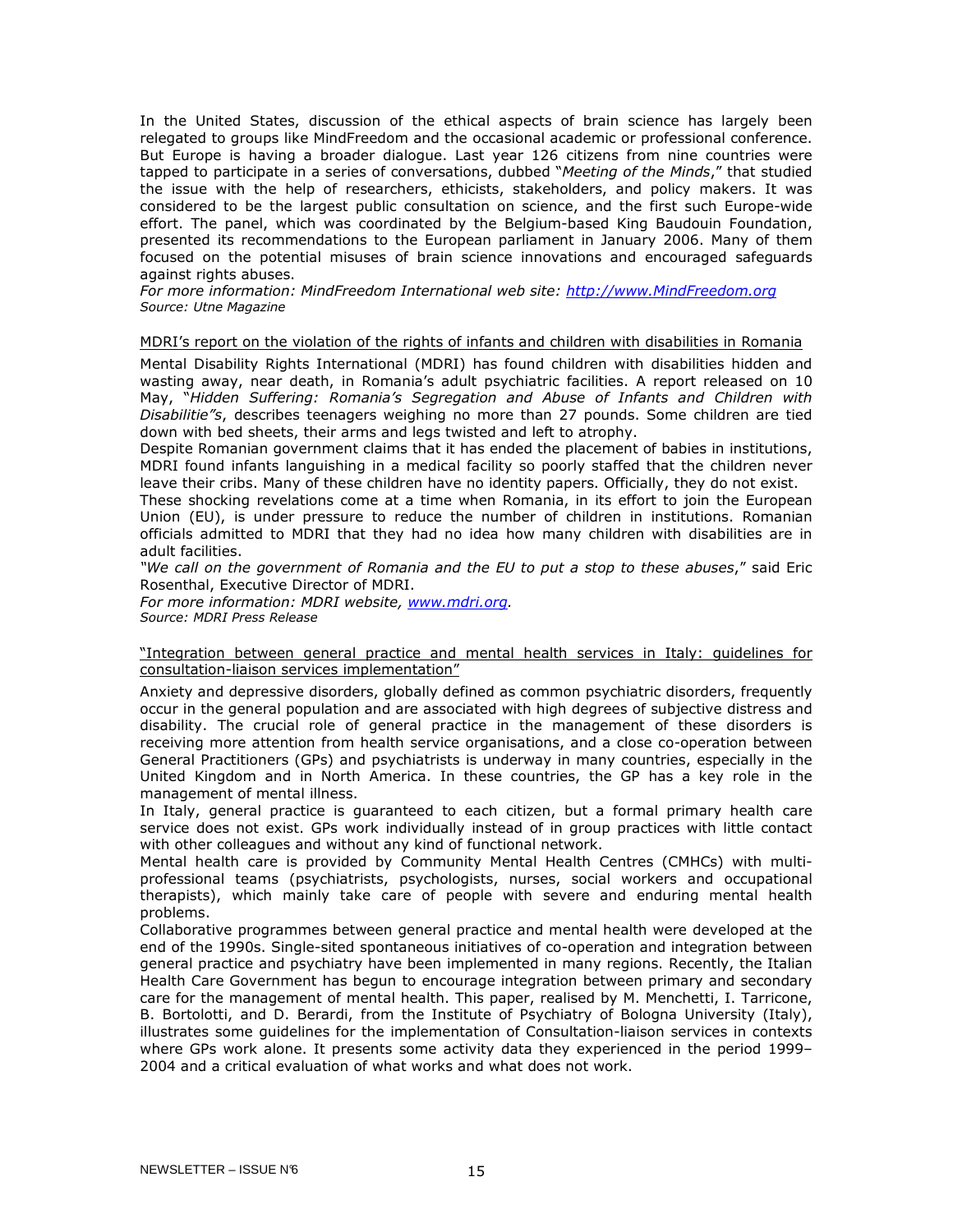It concludes that a consultation-liaison service like the one proposed in the paper could contribute to an efficient and fully-integrated collaborative management of common psychiatric disorders, reducing the use of mental health services.

To directly access the paper: the IJIC (International Journal of Integrated Care) website, http://www.ijic.org

Source: IJIC editorial Office

IDDC to promote the recognition of disabled persons in the new International Convention

The International Disability & Development Consortium (IDDC) is a consortium of 19 international disability non governmental organisations (NGOs) working on disability rights and inclusion in development cooperation with field presence in over 100 countries in Africa, Asia and Latin America.

IDDC has a strong interest in the plans and designs of the EU in the field of human rights in third countries. The Thematic Programme on Promotion of Democracy and Human Rights Worldwide is an instrument which has an impact both in practical terms on the ground, as well as in the shaping of EU decision making in the field of human rights. Disability rights are, and must be, inherent in all human rights activities including those advanced by the EU.

In the previous *European Initiative for Democracy and Human Rights* (EIDHR) and the supporting policy document, "The EU's Role in Promoting Human Rights and Democratisation in third countries", no explicit recognition was given to persons with disabilities as one of the main groups vulnerable to human rights abuse and the denial of human and fundamental rights. This has been done, despite the efforts of the European Parliament, to include explicit reference to the need for the protection of the human rights of persons with disabilities, within the EIDHR programme.

IDDC hopes that this new Thematic Programme will result in more concentrated attention on disability and lead to initiatives which result in the systematic monitoring and evaluation of the status of persons with disabilities in third countries by the EU.

This call comes at a time when the United Nations are in the process of drafting the International Convention on the Protection and Promotion of the Rights and Dignity of Persons with Disabilities, with its adoption anticipated for the end of 2006. This International Convention has been welcomed by the European Commission in its Communication of January 2003. The European Commission itself recognises, in the communication, the barriers disabled people face in respect to their human rights and the need to seriously address the barriers. For more information: the Europa Portal,

http://ec.europa.eu/comm/development/body/communications/thematic\_programmes.htm, or visit www.light-for-the-world.org andwww.iddc.org.uk Source: EDF Weekly Mailing

## XIII. WEBSITES/ONLINE INFORMATION

Online database assessing the health of prisoners in Europe

The European Monitoring Centre for Drugs and Drug Addiction (EMCDDA) and the World Health Organisation - Europe Region have joined forces to build a database assessing the health of prisoners in Europe.

Among other issues, the database particularly intends to draw the attention on the prevalence of drug abuse within the target group.

Although the full database will only be available online as of July 2006, the first step of the project focuses on drug prevalence and entails a database on "*data collection to develop an* inventory of social and health policies, measures and actions concerning drug users in prison in the recently incorporated Member States to the EU". This has been compiled by the Scientific Institute of the German Medical Association in cooperation with the WHO and EMCDDA.

The EMCDDA has also carried out an "inventory of European social and health policies, measures and actions concerning drug users in prisons", looking at the "old" 15 Member States.

It aims to provide information on prison demographics and capacity, the legal status of prisoners, the influx and the staff profile. It also collects epidemiological data on the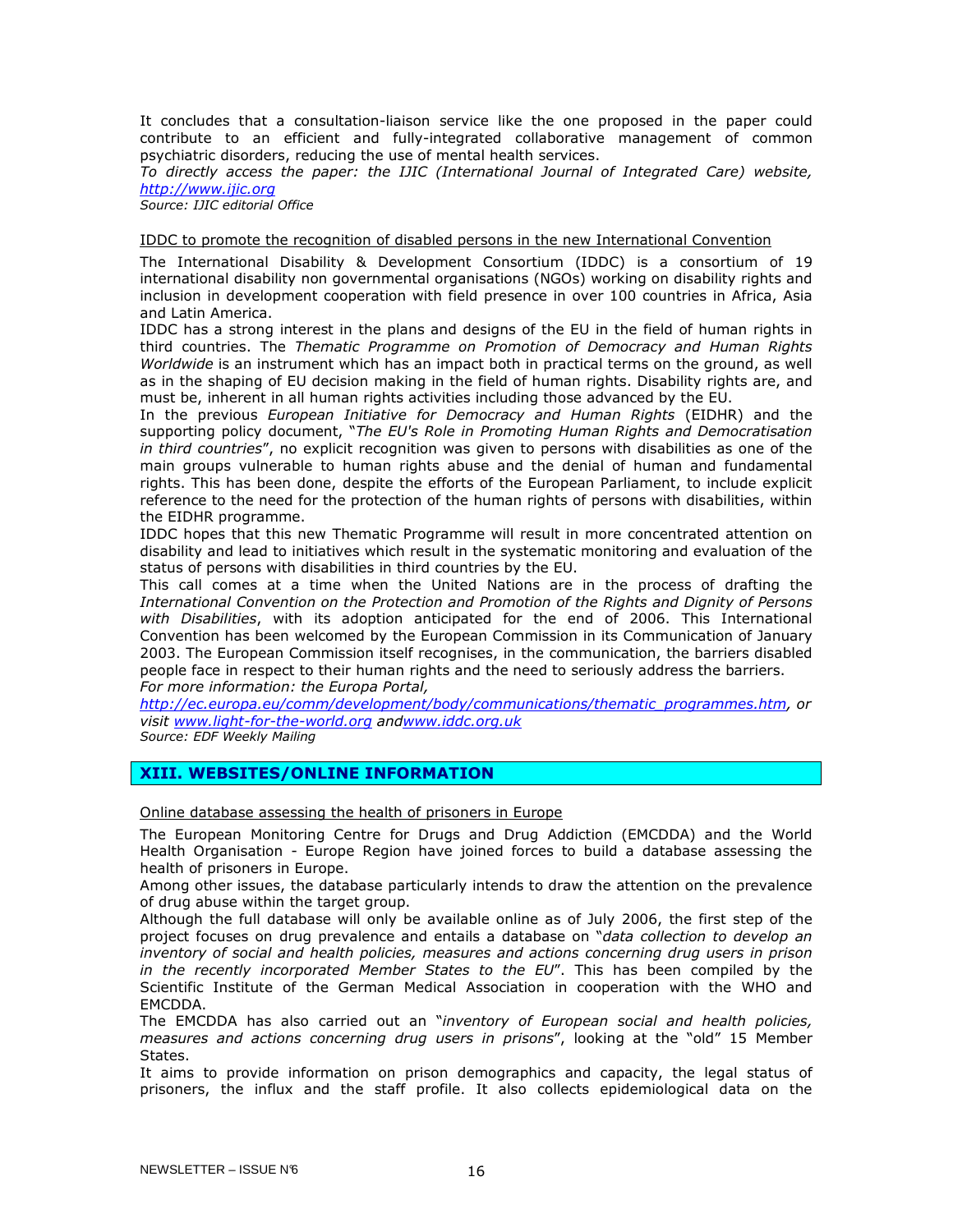prevalence of infectious diseases (especially HIV-AIDS, hepatitis, tuberculosis and sexually transmitted diseases), as well as draws mental health indicators.

For more information: the EMCDDA website,

http://www.emcdda.europa.eu/index.cfm?fuseaction=public.Content&nNodeID=2721&sLangu ageISO=EN

Source: EPHA Newsletter

## Social Developments in the European Union 2005

"Social Developments in the European Union 2005" analyses the most significant events which took place on the political scene in that year: discussion of the European social model, the reform of the Stability and Growth Pact, the review of the Lisbon strategy and the question of further enlargement (Turkey, Croatia), the eleventh-hour agreement on the 2007-2013 budget.

Turning to social policy matters, it looks at three issues symptomatic of the changes underway at European level: the "better regulation" initiative of the Commission President, Mr Barroso, developments in the European social dialogue, and the open method of coordination as applied to pensions.

To download the document's table of contents and introduction, or to order a copy: http://www.ose.be/en

Source: infOSE newsletter

#### HSCNews International, issue 29 (May 2006)

Health and Social Campaigners' News International is a unique, monthly email news service designed to give members of the Health and Social Campaigners' Network practical information about the policies and activities of patient groups, disability groups, consumer groups, statutory groups, older peoples' groups, carers' groups, and family groups worldwide. This month's issue profiles the health campaigning movement in 2006, looks at campaigners'

visions of healthcare in 2020, and returns to the subject of pharmaceutical funding.

To access issue 29 of HSCNews International: the Patient Views website, http://www.patientview.com

## XIV. PUBLICATIONS

Proceedings of the conference "Human Rights - Disability - Children: Towards international instrument for disability rights - The special case of disabled children"

Too many people with disabilities, particularly children, continue to experience isolation, stigma and social exclusion because they live in specialised institutions. The Conference "Human Rights- Disability-Children: Towards international instrument for disability rights - The special case of disabled children", organised by the Council of Europe in Strasbourg (8-9 November 2004) under its Norwegian Chairmanship, reviewed current Council of Europe instruments to promote and protect the rights of people with disabilities. It focused in particular on the right of children with disabilities to grow up within a family and in a community context. The event, attended by more than 100 participants from 34 Council of Europe member and observer states, clearly showed that strengthening the rights of children with disabilities within a non-discriminatory framework "from patient to citizen" is a pan-European issue. The concrete follow-up of the conference is provided by a multidisciplinary ad hoc group of experts who, in the framework of the forthcoming Council of Europe Action Plan to promote the rights and full participation of people with disabilities in society: improving the quality of life of people with disabilities in Europe (2006 2015), will draw up recommendations and guidelines for the de-institutionalisation of children with disabilities, promote the policy of community living and support families to care for their disabled children at home.

For more information and to place an order directly (Price: 30  $\epsilon$ ):

http://book.coe.int/sysmodules/RBS\_page/admin/redirect.php?id=36&lang=EN&produit\_aliasi  $d = 2026$ 

HALDE's 2005 Annual Report on the state of discrimination in France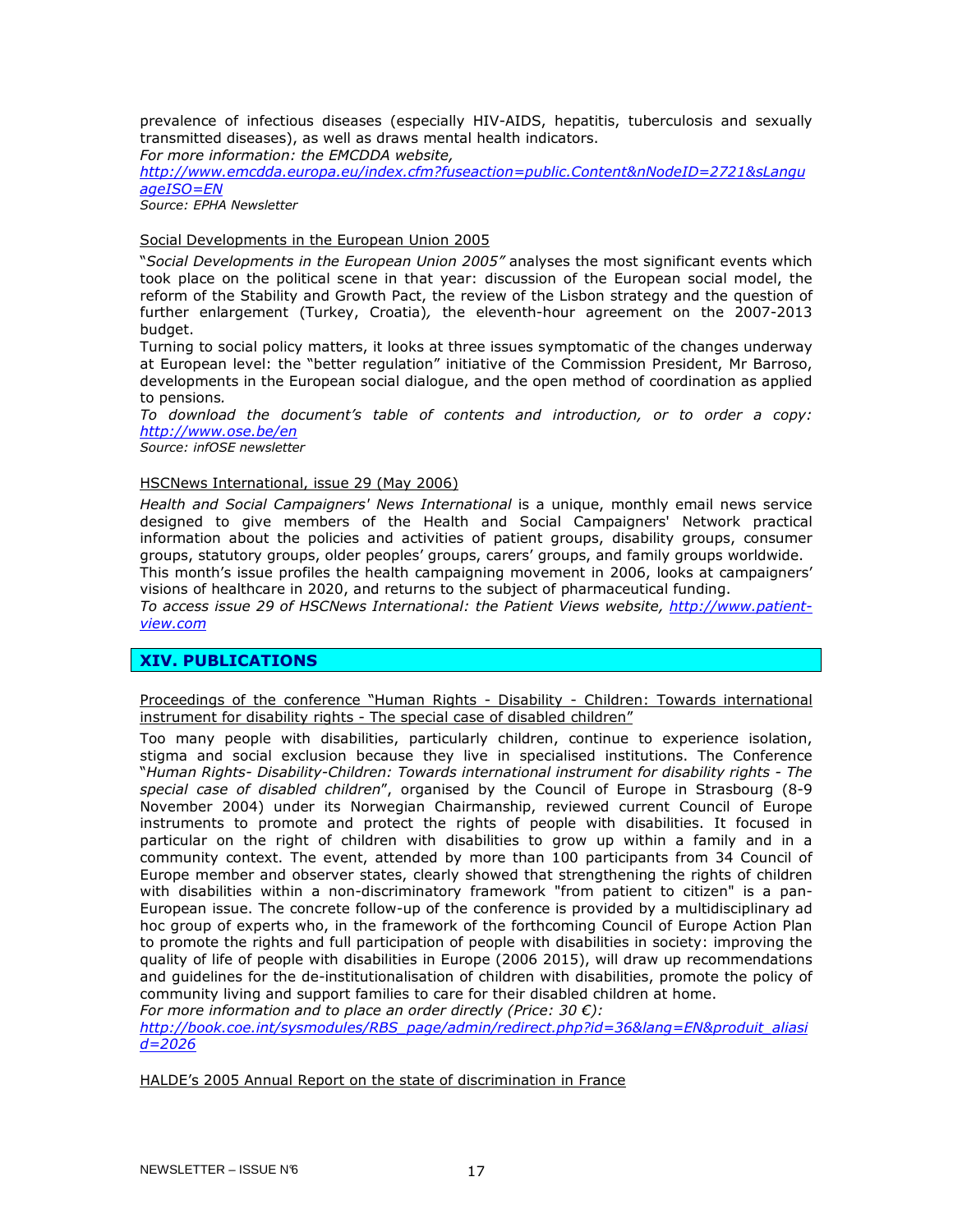HALDE, the French authority in charge of the fight against discriminations and for equality (Haute Autorité française de lutte contre les discriminations et pour l'égalité), has published its first annual report.

During one year (from 8 March 2005 to 28 February 2006) HALDE studied 2365 cases, settled disputes out of court, referred some cases to tribunals or simply made it public as publicity acts as a deterrent. 40% of the cases related to discriminations on the grounds of ethnical origins, 14% on the grounds of health or disability, and 6% on the grounds of sex or age. While employment is first concerned, access to housing is also an important source of discriminations. For the moment HALDE is not going to punish, but rather establish an official statement, inform, and educate so that the practices can evolve. It wrote to the 150 most important businesses settled in France, to suggest them 8 concrete measures ranging from recruitment techniques to life-long learning promoting and generalisation methods.

To download the full annual report (in French): http://www.halde.fr/rapportannuel/2005/pdf/HALDE-rapport-annuel-2005.pdf

For more information: HALDE's website, http://www.halde.fr Source: EULogos Newsletter

## 3<sup>rd</sup> issue of the biannual law review now available

The European network of legal experts working with the European Commission has recently published its 3<sup>rd</sup> bi-annual law review, covering the development of anti-discrimination law and policy up until January 2006.

The review includes an examination of the Collective Complaints Procedure under the Council of Europe's Social Charter as a mechanism for combating discrimination. It also explores the potential of the Racial Equality Directive to effectively combat racial discrimination against Roma. Situation Tests as a means of proof in Europe are also highlighted.

Regular sections provide an update on developments at European level, while the section on news from the EU Member States documents changes at a national level.

Free hard copies of the review are available upon request from review@non-discrimination.net The law review can also be downloaded in English, French and German.

For the English version:

http://ec.europa.eu/employment\_social/fundamental\_rights/pdf/legnet/06lawrev3\_en.pdf

## New Series of 12 country reports on the rights of people with intellectual disabilities

The 12 monitoring reports have been published and launched by EUMAP (EU Accession Monitoring Program), in collaboration with the Open Society Mental Health Initiative. The reports monitor access to education and employment in the following countries: Bulgaria, Croatia, Estonia, Greece, Hungary, Latvia, Lithuania, the Netherlands, Poland, Romania, Slovenia, and the United Kingdom.

The EUMAP reports have highlighted limited or no access to employment and a lack of targeted employment programmes, resulting in reliance on (meagre) state benefits and family, and an inability to lead an independent life. In some countries, significant numbers of children with intellectual disabilities - particularly those in rural areas or with more severe disabilities - are still unable to access education at all. Across the countries monitored, those children with intellectual disabilities who do attend school mostly do so in segregated special schools.

All reports are published as bilingual volumes, in English and the national language. PDF files are available online of all reports at http://www.eumap.org/topics/inteldis/reports For more information: the EUMAP website, http://www.eumap.org

## XV. FORTHCOMING EVENTS

## 10-13 July 2006

#### 2nd World Forum on Human rights, Nantes (France)

The 2<sup>nd</sup> World Forum on Human Rights will be held in Nantes, with an official opening on Monday 10 July, followed by three working days (from Tuesday 11 to Thursday 13 July). This second edition of Nantes Forum will be organised by the International Convention Centre of Nantes, under the leading responsibility and with the financial support of Nantes Metropole, the urban area of Nantes.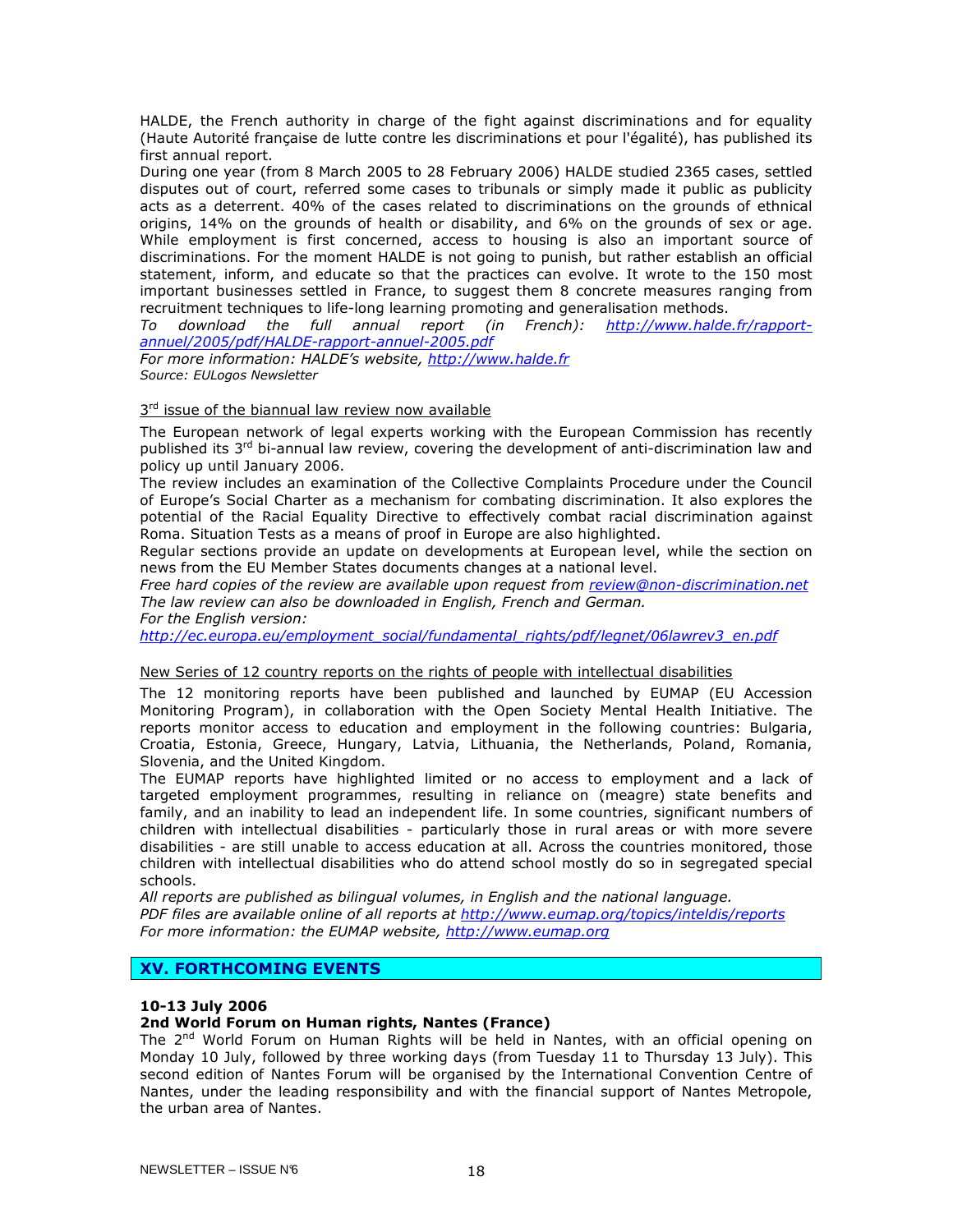Three main topics will be discussed:

- Discriminations and diversity in a worldwide context of diversity of cultures;
- Economic Globalisation and Human Rights;
- Responsibilities and solidarities.

For more information: the forum's website, http://www.forumhumanrights.org/index\_e\_2006.php

## NEW!! 12 July 2006

## Civil Society Contact Group's Conference, "NGO and the EU: Making civil dialogue work better"

Did non governmental organisations (NGOs) fail to take citizens on board of the European project? Should they be part of the dialogue with European Union (EU) institutions or of the contestation? What does "participatory democracy" really mean in the EU and how to link "Brussels" to the grassroots?

These questions have been high on the agenda over the last years and will increasingly be in the coming weeks, as the debate over the European Commission's Communication White Paper and the Transparency Initiative heats up.

The conference will provide space for common discussion over some of these key challenges. On this occasion, the Civil Society Contact Group will present the study "Civil Dialogue: making it work better", which assesses dialogue and consultations between NGOs and EU institutions in seven different policy areas, at EU and national level.

The aim of the conference is to bring together EU and national level NGO activists, giving them the opportunity to discuss the study's main outcomes and recommendations, based on their daily experience and difficulties. It will thus put a particular focus on participation through interactive workshops focusing on key aspects of the study: improving the way EU institutions consult, transparency and representativity, and linking "Brussels" to the grassroots.

To register: contact person, Raluca Petrescu, E-mail assistant@act4europe.org For more information: the Civil Society Contact Group's website,

http://www.act4europe.org/code/en/hp.asp

## 13-14 July 2006

## International Seminar "Part-Time Work and New Forms of Employment – Ways to Bring Employment to More People?", Milan (Italy)

The seminar, organised by The European Training Centre for Social Affairs and Public Health (EIPA-CEFASS), will be divided in three sessions. It will first provide an analysis of all relevant social, economic and legal aspects. Practitioners will then give examples of specific country experiences. On the second day, future perspectives will be discussed. The focus will be on the question of whether the new employment trends have potential to increase employment rates and thus economic growth.

For more information: contact person, Roger Hessel Tel. +39 02 67 100 600, r.hessel@eipait.com, or see the EIPA website, http://www.eipa.nl

## 8 September 2006

## 1st International Suicide Postvention Seminar, Portoroz (Slovenia)

This seminar that will be held as a one-day pre-event of the 11th European Symposium on Suicide and Suicidal Behaviour, 9-12 September.

The program will offer a state of the art review of the postvention field, including research, practice, and plans for future developments.

Selected experts will introduce specific topics, followed by subgroup discussions, thus allowing participants to fully engage in the discussion and to bring in their expertise and experiences.

A registration form is available on www.esssb11-slo.org and can be emailed to organising@esssb11-slo.org

For further information: seminar's website, www.esssb11-slo.org

#### 18-24 September 2006

## «Voile en tête 2006», between Marseille, La Ciotat, Les îles du Frioul, Martigues, Les Calanques… (France)

"Voile en tête" is a water sporting event of European standing, organised under the aegis of "Sport en tête", the Union of Mental Health Sport group.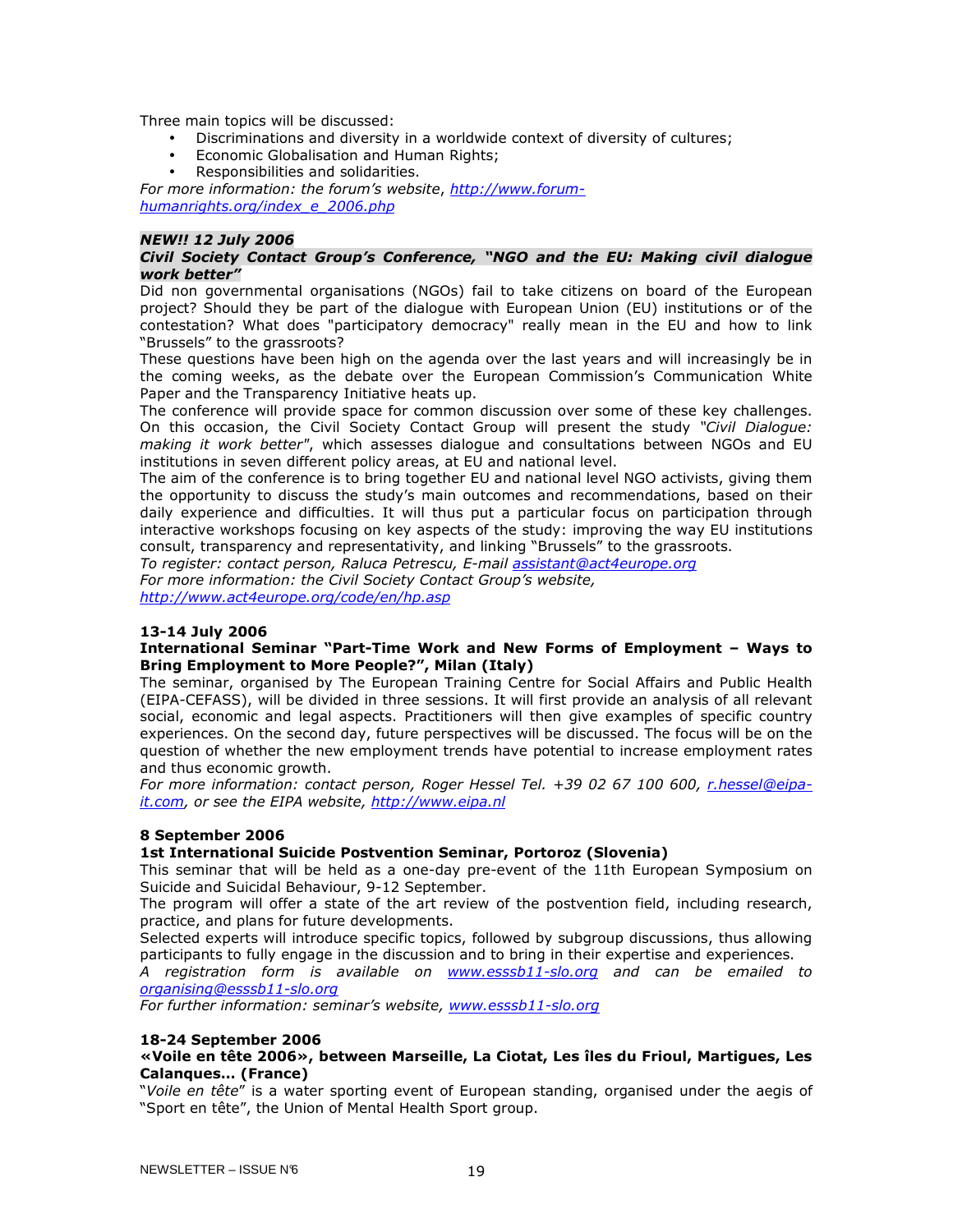If interested, application forms are available. For more information: http://www.sportez-vous-bien.com/v06\_gb.html

#### 1st October 2006

#### European Symposium "Improving the Lives of Young People with Intellectual Disabilities in the areas of Health, Social Inclusion and Sport", in conjunction with the Special Olympics European Youth Games (Rome, Italy)

In conjunction with the Special Olympics European Youth Games – Rome 2006, a European Symposium is being organized to present and discuss the key issues facing young people with intellectual disabilities in the areas of health, social inclusion (with an emphasis on inclusive education) as well as sport and physical education.

For information about the symposium, including registration: contact person, Michel Deurinck, Tel. +32 2 538 80 68, E-mail MDeurinck@specialolympics.org, or see the Special Olympics Games website, http://www.specialolympicseyg.org/indexeyg.php

## NEW!! 4-7 October 2006

## 9th European Health Forum, Gastein (Austria)

The 2006 Gastein Forum, "Creating a better future for health in Europe", will be held under the general theme "Health without barriers". In various fields, challenges will be assessed and potential solutions developed in discussion with delegates.

In addition to following the traditional Gastein approach of engaging a broad range of stakeholders, a particular focus will be given to involving and serving citizens in Europe.

Those participating in the event include senior policy and decision-makers representing politics and government at EU, national and regional levels; business and industry; health care funders and service providers; civil society; as well as experts and researchers in health care and public health.

For registration and for more information: the Health Forum's website, http://www.ehfg.org/typo3/index.php?id=69&L=2

## 5-7 October 2006

## 9th Conference on Drugs and Infection Prevention in Prison, "From the Principle of Equivalence to the Practice of Care: Bridging the Gap" (Ljubljana, Slovenia)

This year's conference is structured to provide opportunities for dialogue on the development and implementation of effective drug prevention and health promotion policies and services for those who come in contact with the criminal justice system.

Participants will include practitioners, policy makers, prison managers, researchers and academics, lawyers, judges, police, NGOs and representatives of service users' organisations. For further information: the Conference Secretariat, Tel. +48 (0) 22 640 82 71, E-mail info@endipp.net, or see the conference's website

http://endipp.net/index.php?option=com\_content&task=blogcategory&id=26&Itemid=55

#### 11-13 October 2006

#### Fourth World Conference on the promotion of Mental Health and Prevention of Mental and Behavioural Disorders, "Developing Resilience and Strength across the Life Span", Oslo (Norway)

The aim of this conference is to support professionals, scientists, advocates, user organisations and policy makers worldwide, in their collective effort to promote mental health and to prevent mental disorders in their communities and countries. The conference is designed to incorporate contributions from a wide series of disciplines, cultures and backgrounds. Its success depends upon multi-dimensional presentation and debate. For more information: http://www.worldconference2006.no/

## NEW!! 12-15 October 2006

## WARP IX World Congress of Psychosocial Rehabilitation, Athens (Greece)

WAPR (World Association for Psychosocial Rehabilitation) was established in 1986 in Lyon from a group of inspired mental health experts of the international psychosocial rehabilitation community and soon expanded. Today there are over 40 Branches in 40 countries. The main goals of WAPR are the promotion of rehabilitation services and staff training in Africa, Asia, Europe, America and the Pacific region through regional seminars and conferences as well as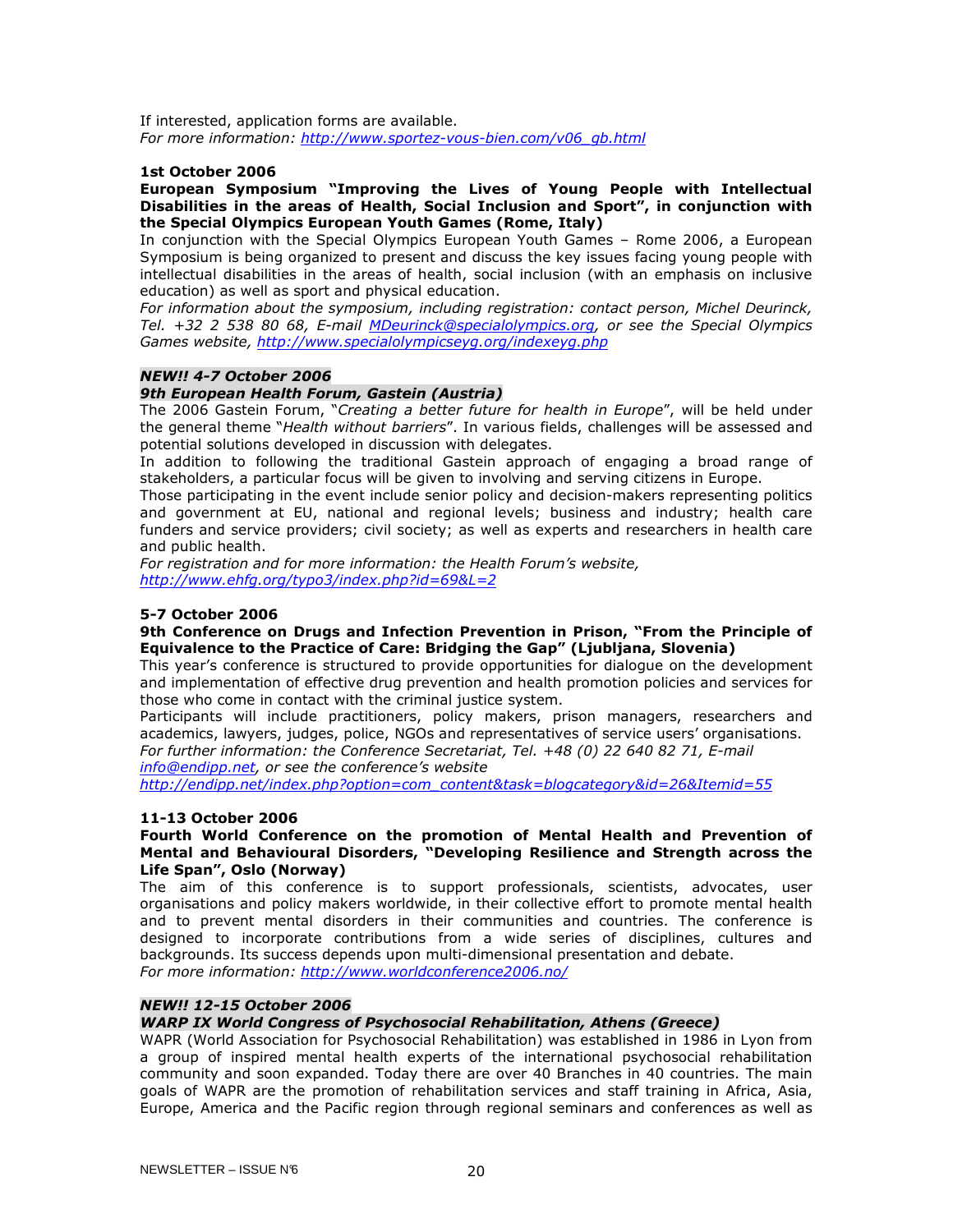the improvement of the quality of life of individuals and families suffering from mental disorders throughout the world.

In Athens will be celebrated WARP's 20th anniversary, in a country serving as a paradigm of the rapid reform of its traditional mental health care system to a modern community based one.

The main theme of the conference is the globalisation phenomena and its impact on the implementation of rehabilitation programs in the various geopolitical areas of the planet. For more information: the WARP website, http://www.wapr.2006athens.gr/en/

## NEW!! 18-20 October 2006

## CEES-ENA International Colloquium, "The right to employment of disabled workers in Europe: Some worthy examples for the public services?", Strasbourg (France)

The treaty on the European Union lays down as a principle in Article 13 the fight against any discrimination, based among other things on "disability". A Council Resolution of 15 July 2003 on promoting the employment and social integration of people with disabilities invites the Member States and the Commission, within their respective competences, to undertake new concrete measures to promote the employment and social integration of people that are said to be "disabled".

What do the policies of fight against discriminations in the professional sector provide for at the international and European level?

How do governments and public administrations in Europe tackle these new obligations and what provisions do they provide for?

What experiences and good practices are found in the EU member States?

How can public institutions encourage the whole of society to better interact with all its citizens?

What coordinated action plans can be established by the States and the European institutions to encourage employment in the public sector of people recognised as disabled?

The colloquium, organised by the CEES-ENA(Centre des Etudes Européennes de Strasbourg – Ecole Nationale d'Administration), will attempt to take stock of these questions by inviting to Strasbourg national and international experts coming from the research field and administrative practice as well as from the civil society.

The objectives of the colloquium are information and exchange of innovative practices but also the creation of new inter-administration and multidisciplinary networks aiming at harmonising the efforts in this field and at thinking about an approach that would target the challenges of a society evolving with diversity.

For more information: contact person, Agnès Bucaille-Euler, Tel +33 3 88 21 45 31, Fax +33 3 88 21 45 41, or visit the CEES website, http://www.ceeseurope.fr/fr/formations/agenda.php#handicap

#### 18-21 October 2006

### 7th IUHPE European Conference on Health Promotion and Health Education, "Globalisation and Equity: Consequences for Health Promotion Policies and Practices" (Budapest, Hungary)

This conference will focus on different aspects of globalisation and of inequalities in health. A major goal of the conference is to provide a platform for review, analysis and discussion of tackling health inequalities at the global and community levels to key players in health promotion and health education from across Europe. Over the course of four days, participants and attendees will have the chance to share information about health promotion policy issues, on-going research, existing evidence and practical experience.

For further information: the Conference Secretariat, Tel. +36 1 311 66 87, E-mail congress@motesz.hu, or see the conference website www.motesz.hu

#### 19-20 October 2006

3rd Three-Country Convention Care in Psychiatry – "Wissen schafft Pflege – Pflege schafft Wissen: Psychiatrische Pflege als Praxis und Wissenschaft", Vienna (Austria) The aim of this convention is to impart and promote current knowledge with regard to psychiatric healthcare and nursing: contributions on the application of theory and research, on research about problems in practice and interventions, innovative practices and other contributions.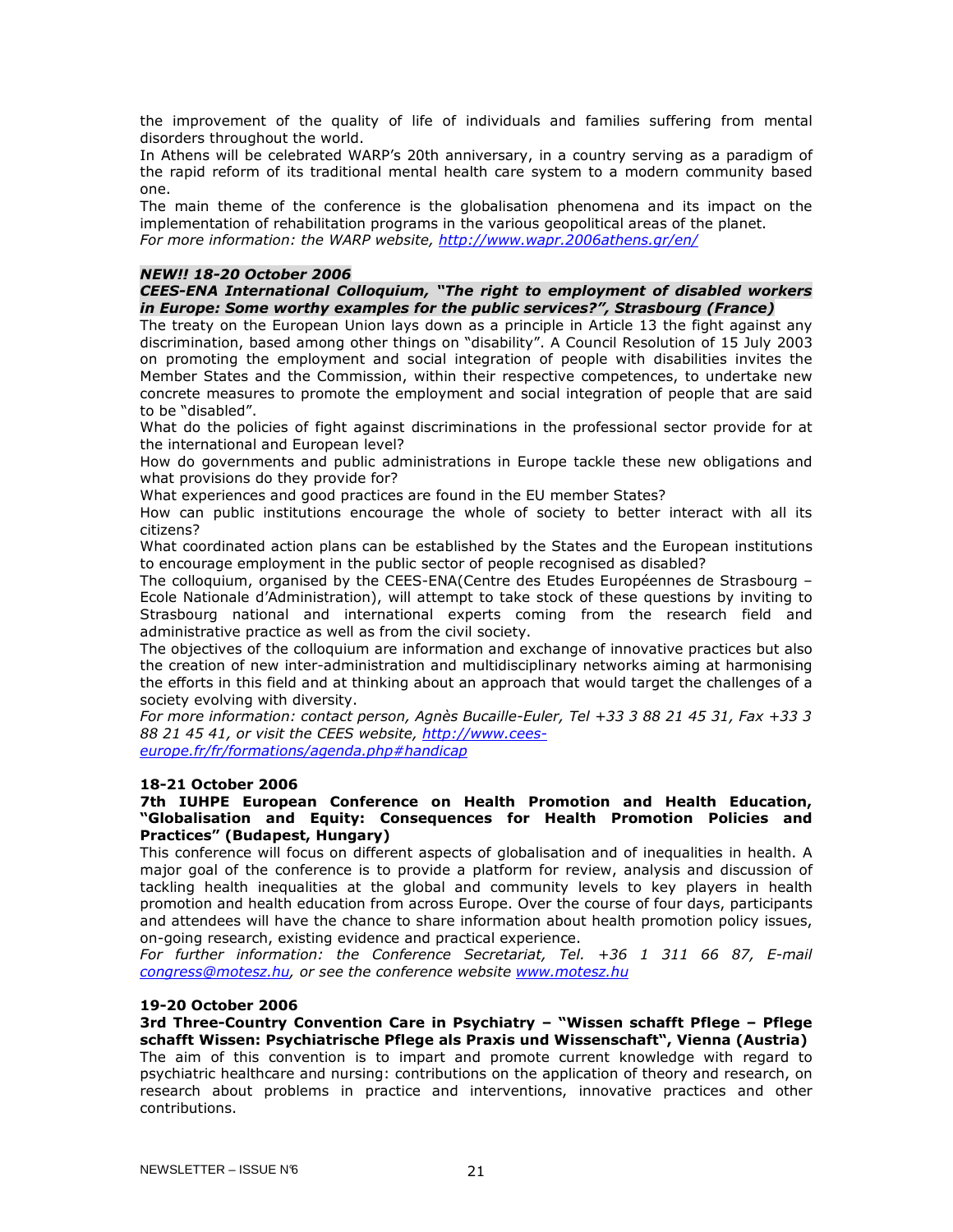You are welcome to send abstracts for own contributions and to register for this event. Contact person: Nico Oud, nico.oud@freeler.nl, Tel +31 (0)20 409 0368 For further information: the conference website, http://www.oudconsultancy.nl/dreilander/index.html?1140446978484

## NEW!! 19-21 October 2006

## 19th CEFEC Conference, "The social economy and employment of people with mental health problems", Seville (Spain)

Each year the CEFEC (Confederation of European Social Firms) conference is organised by a different European city. This year it is organized in Seville, in cooperation with FAISEM (Andalusian Foundation for the Social Integration of the Mentally Ill). The conference brings together employees (users of mental health services), members, mental health professionals and managers to exchange views and practices on social issues, the promotion of community awareness, the employment of people with psychosocial problems, and the organisation, management and financial issues of Social Firms and social co-operatives.

Its programme includes housing, occupational and recreational facilities and employment initiatives: vocational orientation and training, Social Firms and supported employment programmes.

For more information: CEFEC website, www.cefec.org and FAISEM website, www.faisem.es

## 22-25 October 2006

## ISQua's 23<sup>rd</sup> International Conference, "Improving Healthcare: The Challenge of Continuous Change" (London, UK)

With the theme of "Improving Healthcare: the Challenge of Continuous Change", this multidisciplinary quality healthcare program will be of value to all health policy makers, planners, professionals, providers, patients and their representatives.

Enqurries only by e-mail: *isqua@isqua.org*, Tel +61 3 9417 6971, Fax +61 3 9417 6851 For further information: ISQua's website: www.isqua.org

## NEW!! 18-21 November 2006

## SMES-EUROPA 10<sup>th</sup> Conference, "After 15 years...", Rome (Italy)

15 years ago (1992), in Rome, a 1<sup>st</sup> seminar was organized to mark the beginning of the SMES' movement.

Today discrimination and stigmatisation, marginalization and poverty touch more and more people, extreme exclusion makes more and more victims… Why?

From 1992 to now on all the efforts against exclusion and discrimination, in order to promote citizenship do not have given the expected results. Why?

The aim of the conference is:

- 1. A retrospective evaluation: "...what is the situation after 15 years?," what has been changed in a positive or a negative way?
- 2. Perspectives and proposals for the future, for absolute priorities in right and access to health and social services for homeless people.

For more information on the conference: the SMES-EUROPA website, http://www.smeseuropa.org/ROME2007\_10CONF\_SMES-EUROPA.htm

## 16 February 2007

## EAP-SFU European Symposium "PSYCHIATRY - PSYCHOLOGY – PSYCHOTHERAPY: Similarities and Differences", Vienna (Austria)

The European Association for Psychotherapy (EAP), in collaboration with the Sigmund Freud University (SFU), organises a European Symposium on the theme "PSYCHIATRY - PSYCHOLOGY - PSYCHOTHERAPY: Similarities and Differences" at the Sigmund Freud University in Vienna.

The EAP represents 128 organisations from 41 European countries and more than 120.000 psychotherapists. Based on the "Strasbourg Declaration on Psychotherapy of 1990" the EAP represents high training standards for a scientifically based and stands for a free and independent practice of psychotherapy.

To register to the conference: send an E-mail at eap.headoffice@europsyche.org For more information: EAP website, http://www.europsyche.org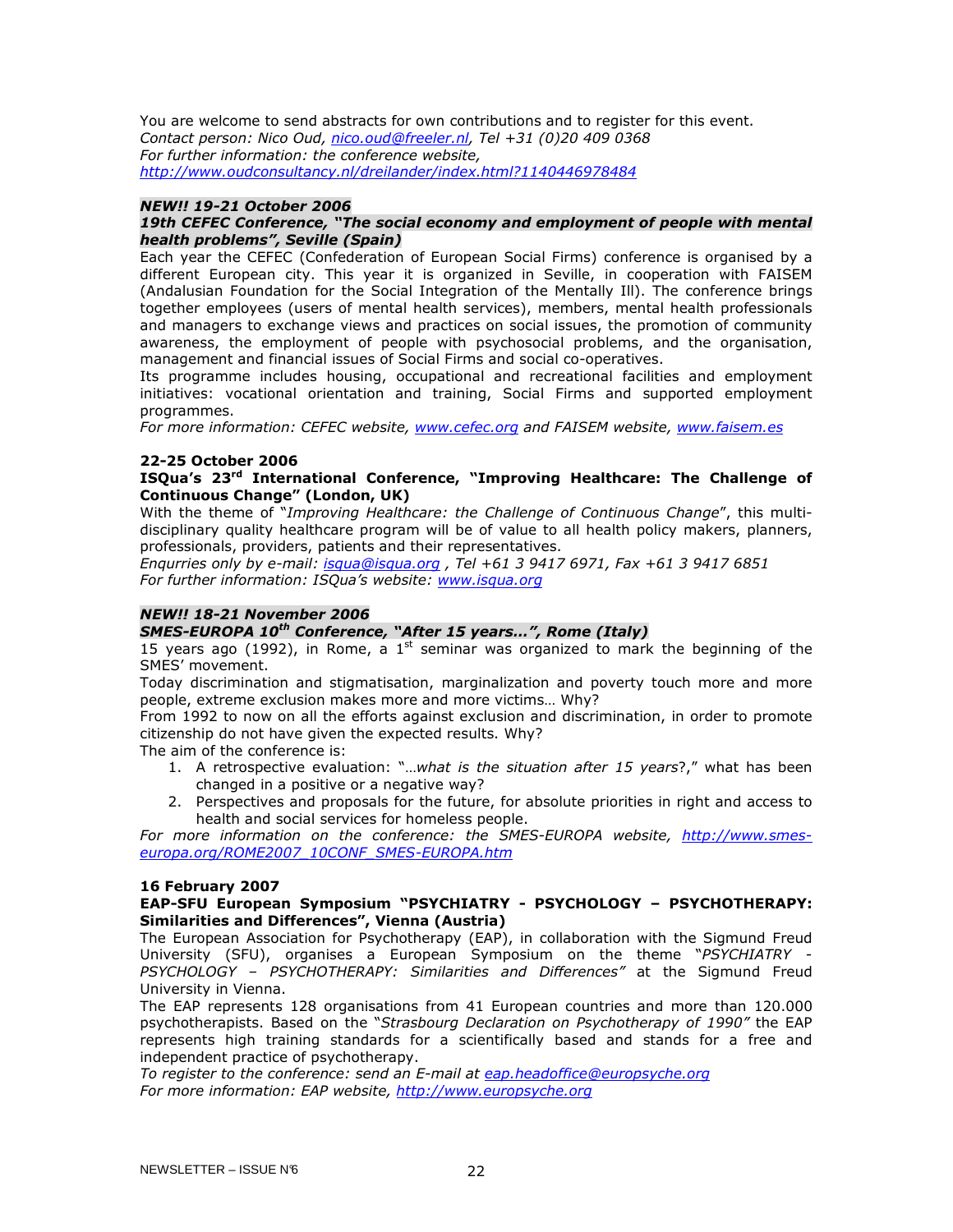#### 31 May–2 June 2007

## MHE conference 2007, "No Health without Mental Health: from slogan to reality", Vienna (Austria)

The MHE conference will focus on the outcomes of the consultation process of the European Commission's Green Paper "Improving the Mental Health of the Population" and the upcoming strategy for the next years.

The focus of the conference will be on the connection and the coherence between European policies and the impact they have on the mental health of the population.

Lectures, round-table discussions and workshops will give opportunity for sharing information and deepening knowledge but also for exchange of best practices.

Participants coming from all European countries will be encouraged to discuss the possibilities of implementing strategies on mental health throughout the whole life-span and to initiate cooperation between the different organisations and institutions working on mental health issues at the national and European level.

The social programme will include a reception at the Vienna Town Hall; an "Art Brut"- Exhibition; etc.

Additionally, MHE's annual General Assembly will take place at the end of the conference.

You can contribute by sending us your ideas for workshops you would be interested in.

The conference will be organised by the Austrian Federation of Mental Health – Pro Mente Austria - which is a national umbrella organisation and member of MHE-SME.

For further information please contact: office@promente-Wien.at or info@mhe-sme.org



www.stop-discrimination.info

Do you wish to share information, announce something or make a contribution to the MHE Newsletter?

Please send it to **info@mhe-sme.org**